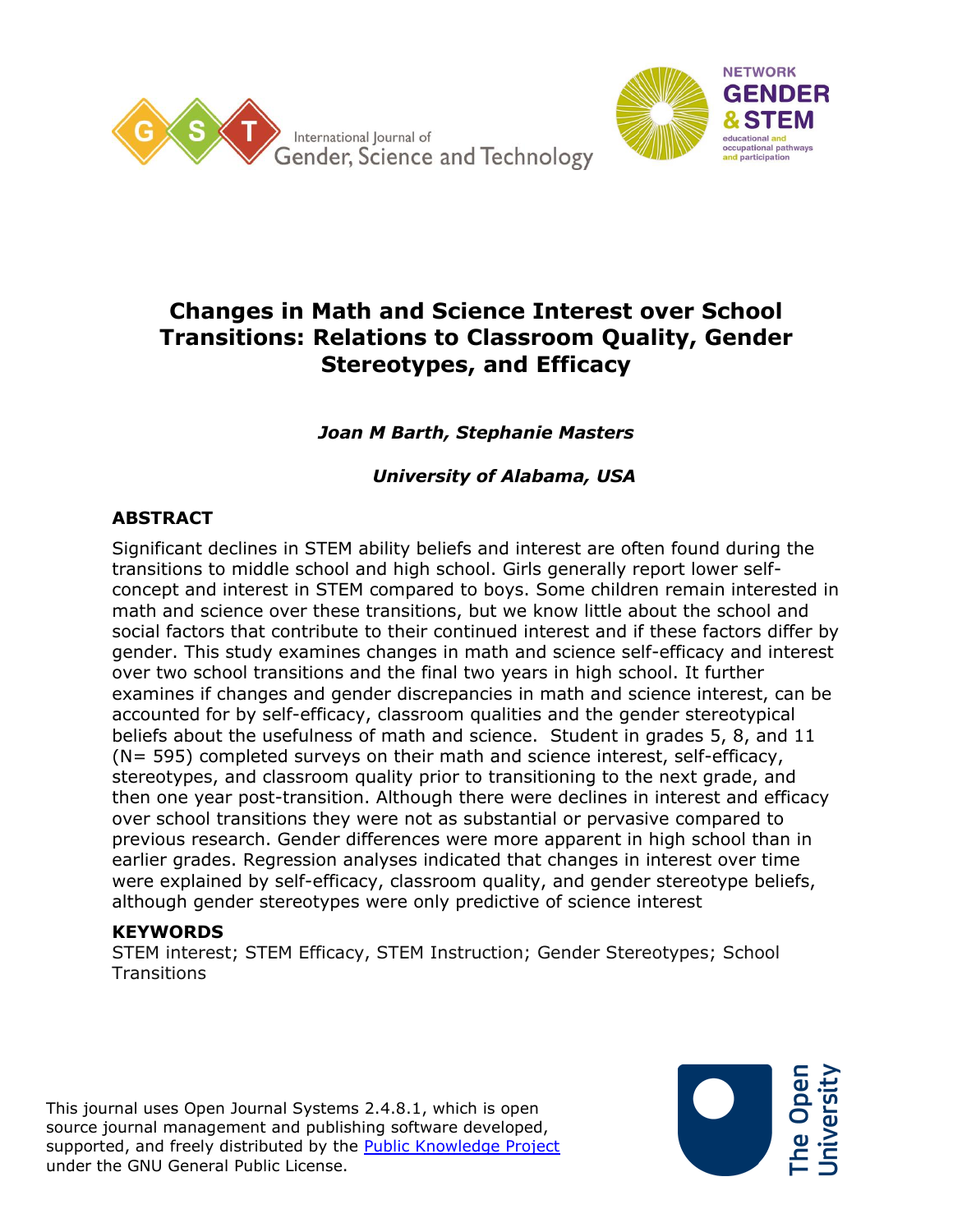# **Changes in Math and Science Interest over School Transitions: Relations to Classroom Quality, Gender Stereotypes, and Efficacy**

#### **INTRODUCTION**

Research on women's underrepresentation in STEM (science, technology, engineering, and mathematics) indicates that girls in high school achieve at about the same level as their male counterparts in math and science (National Science Board, 2018), but fail to continue on to college majors in these fields. Recruitment of students into STEM undergraduate programs depends to a large degree on maintaining interest in math and science over the school years prior to college. Previous work indicates that college students in a range of STEM majors became interested in STEM prior to sixth grade (Maltese, Melki, & Wiebke, 2014). Students' interest in science is related to their career aspirations (for a review, see Regan & DeWitt, 2015), suggesting that early school experiences may be important for recruiting STEM majors.

Theoretical models such as expectancy value (Eccles, 1994, 2011) and social cognitive theory (Bandura, Barbaranelli, Caprara, & Pastorelli, 2001) point to selfperceptions of math and science abilities (e.g., self-concept and self-efficacy) as being critical to continuing academic engagement in these fields. Although expectancy value theory and social cognitive theory use different terminology, both theories address the importance of competence-related beliefs on academic motivation and outcomes (Hyde & Durik, 2005). In expectancy-value theory, expectancy belief (e.g., ability self-concept; expectation for success) refers to individuals' evaluations of their competence in different tasks and how well they will do on upcoming tasks. Self-efficacy beliefs refer to persons' judgments of their confidence to learn, perform or succeed in academic domains and are also strong predictors of adaptation and change, as well as academic aspirations, level of motivation, and resilience (Bandura et al., 2001). Because these constructs are highly correlated (Wigfield & Eccles, 2000), we will use the term preferred by the author in discussing a particular study and refer to both terms generically as perceived abilities throughout the introduction. The measure used in the current research more closely aligns with self-efficacy.

Unfortunately, females often rate themselves lower than males on self-report measures of competence and interest in math and science (Baird & Keane, 2019; Cunningham, Hoyer, & Sparks, 2015; Watt, 2004; Watt, Eccles, & Durik, 2006). Declines in these and related motivational and social support factors over the course of schooling are well documented, especially during the transitions to middle school and high school (Eccles, Midgely, & Adler, 1984; Gutman, 2006; Isakson & Jarvis, 1999; Ma & Wilms, 1999; Pintrich, 2000; Watt, 2004; Wilkins & Ma, 2003). However, some research has found that global self-esteem increases for boys and girls when the school configuration has only one transition ( $8<sup>th</sup>$  to  $9<sup>th</sup>$  grade; Blyth, Simmons, & Carlton-Ford, 1983). Using stage-environment fit theory (Eccles et al., 1993), social cognitive theory (Bandura et al., 2001), and expectancy value theory (Eccles, 2011) for theoretical grounding, this study examines changes in math and science self-efficacy and interest over two school transitions and the final two years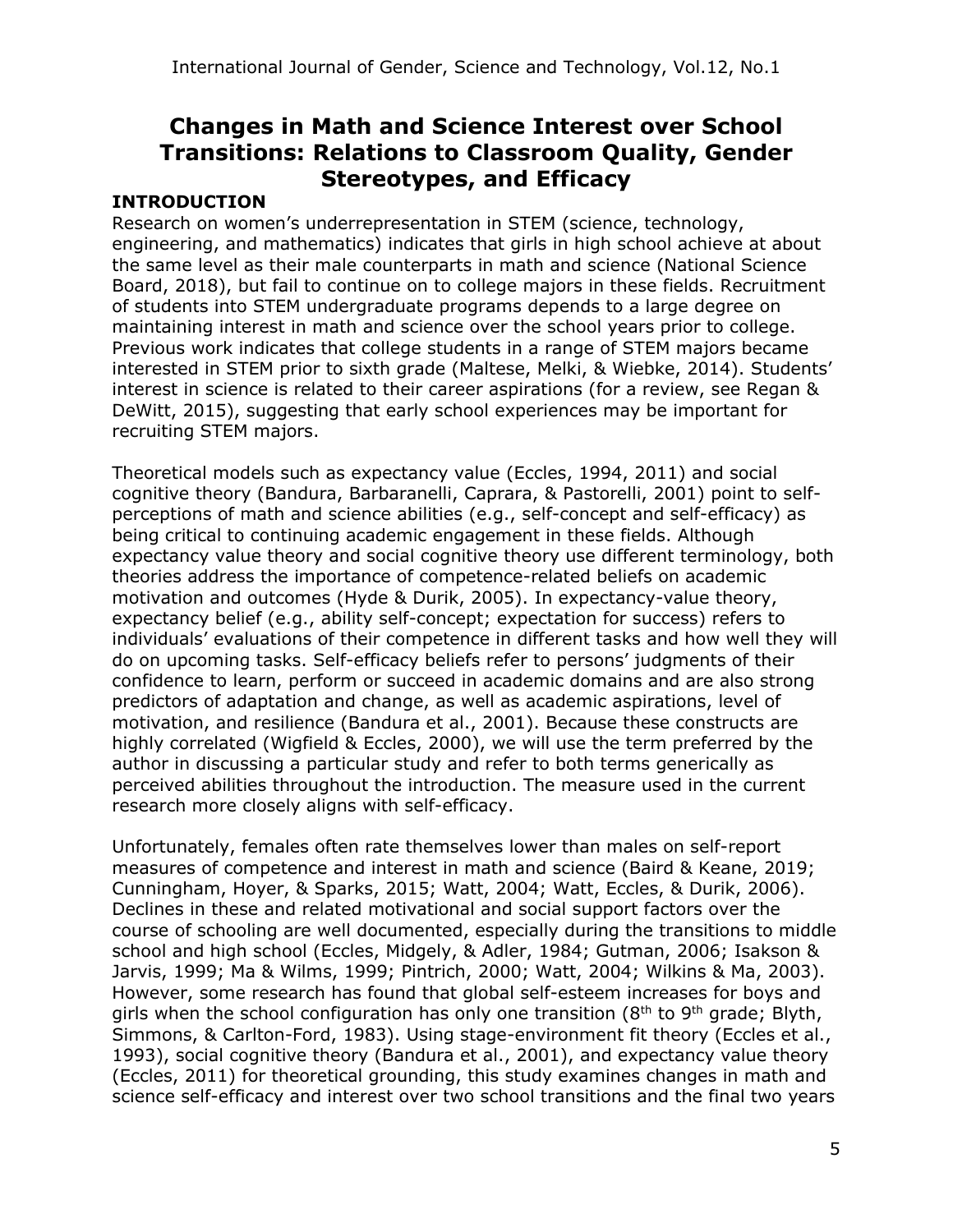of high school. The research design is cross-sectional between grade levels (5th, 8th, and 11th grades), but longitudinal over the transitions. It further examines factors derived from these theories that might account for changes and gender discrepancies in interest, including math and science self-efficacy, classroom qualities, and gender stereotypical beliefs about the usefulness of math and science. Most of the research cited on school transitions is based on data collected over two decades ago when there were larger, more substantial gender discrepancies in high school math and science course taking (Cunningham et al., 2015), as well as in some STEM college majors (e.g., Biology; National Science Foundation [NSF], 2017). Thus, this study serves to update the trends observed in earlier studies.

# **BACKGROUND**

#### **School Transitions**

The Eccles et al. (1993) stage-environment fit model proposes that school transitions negatively affect academic outcomes because there is an inconsistency between children's developmental needs and post-elementary school environments (Eccles et al., 1993; Gutman & Eccles, 2007). Each school transition marks a significant decline in teacher support, a change to a more peer-competitive school setting, and a change in the academic context of math and science course-taking (e.g., required vs. elective courses; regular vs. advanced classes). Together these factors may account for some of the declines in student self-concept and attitudes. Specifically, in contrast to elementary schools, middle schools are characterized as having less supportive teachers, more ability-grouped classes, and more competition (Eccles et al., 1993). Prior to the transition to middle school, students have generally all received the same instruction in math and science. Both middle and high school students have more specialized experiences in science and math based on abilities and interests. Compared to middle school, the high school setting is even less personal, more competitive, and more grade oriented. The last two years of high school mark a significant period of preparation for post-secondary education and careers as students select courses based on post-high school plans. At this level, students are more likely to be taking advanced level math or science classes beyond the required courses for the high school diploma (e.g., physics, precalculus, and calculus). Thus, ability differences are even more emphasized as the differences between college bound and other students are more salient (Gutman, 2006).

Several studies have identified self-concept, academic self-efficacy, and attitudes as factors that might explain why some students' interest and academic performance are higher than others' during school transitions (Bandura et al., 2001; Wigfield, Eccles, MacIver, Reuman, & Midgley, 1991; Wilkins & Ma, 2003). For example, Ma and Wilms (1999) found that adolescents drop from advanced math courses during two transitions: from eighth grade to high school and from eleventh to twelfth grade. During the transition from eighth to ninth grade, dropping out was attributed primarily to prior achievement, while dropping out over the transition from eleventh to twelfth grade was attributed to negative attitudes toward math. Gender differences in changes in these factors are evident across school transitions, as girls manifest a steeper decline in math interest over the course of adolescence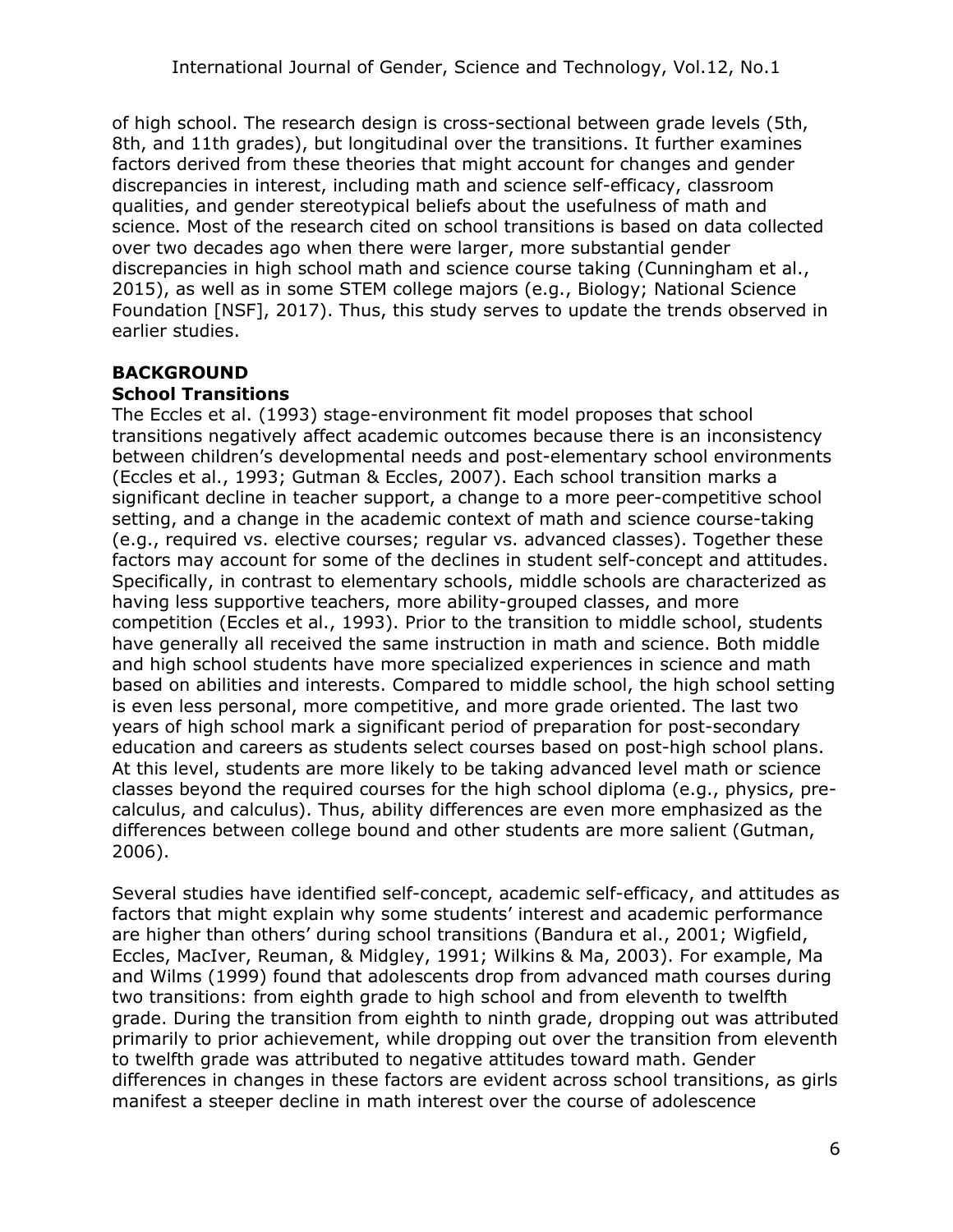compared to boys (Fredricks & Eccles, 2002).

Prior work indicates that perceived competence better predicts academic pursuits and occupational interest than previous achievement (Bandura et al., 2001; Brown et al., 2008; Ferry, Fouad, & Smith, 2000; Frome & Eccles, 1998). Empirical work also reveals that boys have higher general self-esteem, compared to girls, both before and after school transitions (Blyth et al., 1983; Booth & Gerard, 2014). However, the timing of children's first school transition ( $6<sup>th</sup>$  to  $7<sup>th</sup>$  grade vs.  $8<sup>th</sup>$  to  $9<sup>th</sup>$ grade) and the number of transitions over the middle and high school years may make a difference in whether girls' self-esteem declines (earlier grade transition) or increases (later grade transition; Blyth et al., 1983). Gender differences in math self-efficacy have been found to mediate gender differences in the decisions to enter some STEM fields (Correll, 2001; Parker, Nagy, Trautwein, & Ludtke, 2014).

Based on prior research, it is expected that academic self-efficacy and interest will decline at each transition. In addition, it is predicted that there will be gender differences in interest and efficacy favoring males. However, expectancy value theory, suggests that these outcomes are affected by other factors besides gender, including classroom quality and socialized gendered beliefs about math and science (Eccles, 2011).

# **Classroom Quality**

Stage-environment fit theory (Eccles et al., 1993) proposes that the new classroom environment after a school transition accounts for general declines in students' motivation, and more specifically, that such experiences influence students' perceived abilities and interests. The classroom environment involves the personal relationships between students and teachers as noted above (less personal and less positive interactions and greater emphasis on control) and teachers' instructional style. Positive student-teacher relationships have immediate (Marchant, Paulson, & Rothlisberg, 2001; Wang & Eccles, 2013) and long-term impacts on academic selfconcept (Murdock, Anderman, & Hodge, 2000). Teachers who support and encourage students to achieve in math and science positively affect children's attitudes and interest toward math and science coursework (George, 2003), promote higher levels of expectation for academic success (Goodenow, 1993; Midgley, Feldlaufer, & Eccles, 1989), and more positive academic self-efficacy (Ryan & Patrick, 2001).

Positive instructional methods include opportunities to engage in achievementrelated activities, which in turn provide students with information about their competence and interest in academic subjects that eventually lead to the development of ability self-concepts (Wang & Eccles, 2013). Teaching for relevance, or meaningful instruction, refers to the extent to which class instruction is related to students' personal interests and goals (Wang & Eccles, 2013). For example, Wang (2012) found that teaching for meaning and promoting cooperative learning significantly predicted students' subjective task values for math (e.g., interest, usefulness), which in turn predicted the number of mathematics classes taken and mathematics-related career plans. Indeed, there is evidence to suggest that meaningful instruction can increase academic interests (National Research Council,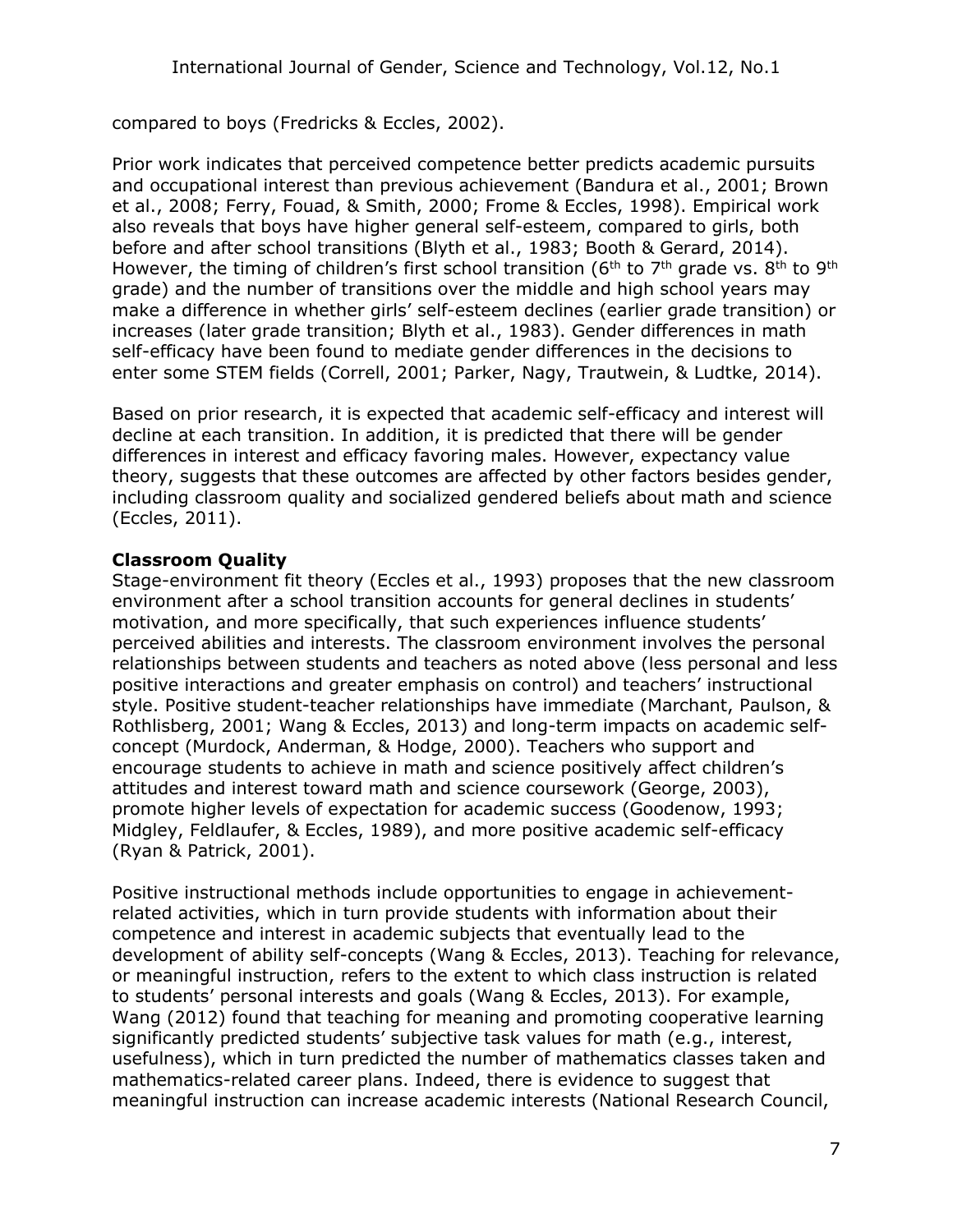2004) and lead to stronger beliefs in one's academic abilities (Stipek, 2001). For example, students report greater motivation, interest, and future orientation towards science when exposed to interactive, hands-on activities, and science applications in classrooms (Hampden-Thomson & Bennett, 2013). This is consistent with recommendations from the National Research Council's framework for K-12 Science ducation and science instruction (2012; also see 2004), which include an emphasis on students practicing science (e.g., participating in experiments and demonstrations). The National Research Council also notes the importance of students developing an awareness of science careers and the stories of individual scientists to promote science identity.

Together, a number of studies suggest that the optimal classroom environment creates a comfort zone with classmates and teachers, but also provides a degree of challenge. Based on this research, we propose that classroom quality (teacher support and meaningful instruction) may partially explain changes in students' interest in science and math after a school transition. Consistent with expectancy value theory, we further propose that gender stereotypical beliefs of the importance of math and science also may account for declines in interest, especially for girls.

#### **Gender Stereotypes**

The expectancy value model of academic achievement formally proposes that children's perceptions of gender stereotypes should impact children's ability beliefs (expectations for success) and subjective task values (interest, utility value, attainment value, and relative costs), which in turn impact academic choices and behaviors (Eccles, 1994; 2011; Lane, Goh, & Driver-Linn, 2012). More traditional gender stereotypical beliefs in childhood are associated with more gender stereotypical vocations in early adulthood (Lawson, Lee, Crouter, & McHale, 2018).

Gender stereotype knowledge related to academic subjects and occupations increases over schooling and may adversely affect both girls' and boys' interest in math and science (Barth, Kim, Eno, & Guadgno, 2018; Chatard, Guimond, & Selimbegovic, 2007; Evans, Copping, Rowly, & Kurtz-Costes, 2010; Katz & Ksansnak, 1994; Kurtz-Costes, Rowley, Harris-Britt, & Woods, 2008; Wigfield & Eccles, 2002). Blažev, Karabegović, Burušić, & Selimbegović (2017) found that primary school students with stereotype-consistent interests are more prone to hold stereotypical beliefs than those who have less gender-stereotypical interests in school subjects. Similarly, female college students who endorse math gender stereotypes have more negative self-perceptions related to their math abilities than women who reject these stereotypes (Schmader, Johns, & Barquissau, 2004). Additionally, there may be gender differences in the effect of stereotypes on STEM attitudes. For instance, Nosek, Banaji, and Greenwald (2002) observed that strong gender stereotypes were correlated with negative math attitudes for women, while the opposite was true for men. Further, stereotypes that boys are more suited for math or science than girls may influence girls' motivation and interest in math and science (Cvencek, Meltzoff, & Greenwald, 2011; Master, Cheryan, & Meltzoff, 2016; Steffens, Jelenec, & Noack, 2010). However, Barth et al. (2018) found that holding traditional STEM occupation gender stereotypes was related to lower STEM career interests for both boys and girls.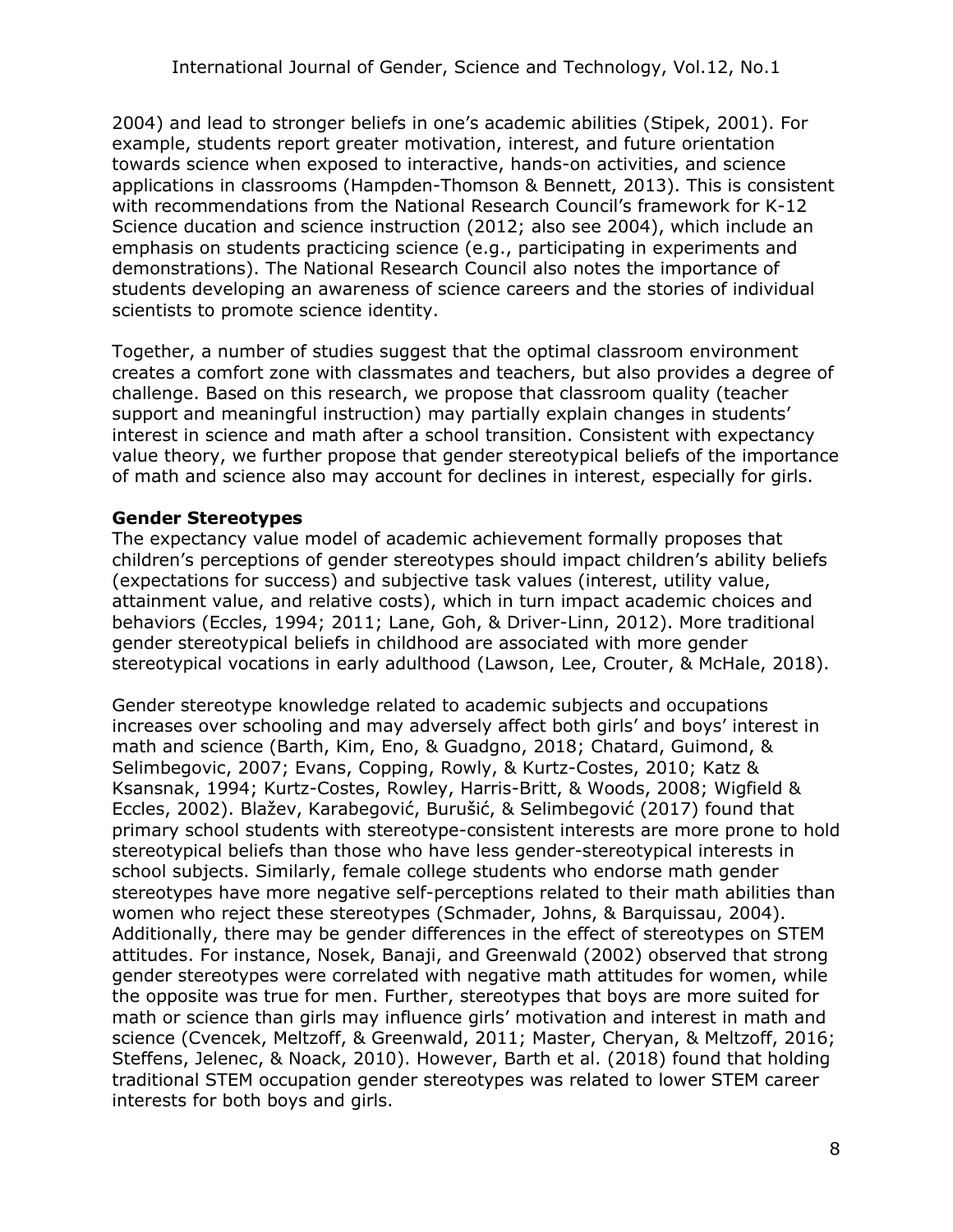There are conflicting views as to whether gender stereotypes have a stronger influence on older or younger children (e.g., Gottfredson, 1981; Gottfredson & Lapan, 1997 vs. Garrett, Ein, & Tremaine, 1977; Katz & Ksansnak, 1994). Crosssectional research comparing gender stereotypes in younger and older children suggests that younger children do not endorse traditional gender stereotypes because they tend to hold an "own gender" bias when comparing boys and girls (Kurtz-Costes et al., 2008). However, other evidence suggests that children as young as seven years of age endorse traditional gender stereotypes (Cvencek et al., 2011).

In a recent study, Barth et al. (2018) found that across a wide range of ages from elementary school to college, ability beliefs, whether for oneself or others, were strong predictors of career interests, and that stereotypical beliefs about occupations played a secondary role, but still a significant one. Girls and boys appeared to become less stereotypical in their own STEM career interests and efficacy over schooling, but the expectation that others would hold gender stereotypical career interests did not change accordingly over the same time period. To extend upon this work, we focus on the gender stereotyped belief that math and science are more useful for males than females. This is consistent with the Eccles et al. (2011) hypothesis that gender stereotypes are related to subjective task values, such as the utility value.

# **Current Study**

This study examines factors that affect change in children's interest in math and science over three transition periods: from fifth grade to middle school, from eighth grade to high school, and from eleventh to twelfth grade in high school. The research design is cross-sectional between grade levels  $(5<sup>th</sup>, 8<sup>th</sup>)$ , and  $11<sup>th</sup>$  grades), but longitudinal over the transitions. An important contribution of this study is the consideration of both math and science, as most previous research has primarily included only math. There are two primary objectives. First, changes in interest and self-efficacy for math and science over the three transition periods are examined, partially replicating previous work (Ma & Wilms, 1999). Although the transition to middle school and junior high has been extensively studied, there is less research on the transition to high school and the last two years of high school that focuses on math and science. Consequently, this objective seeks to validate and extend previously reported declines in interest and efficacy over different transition periods, as well as previously reported gender differences before and after the transitions. It is expected that interest and efficacy will decline over each transition and be greater for younger students compared to older students (i.e., fifth graders > middle school students > high school students). Additionally, based on past research, we expect that girls' interest will drop more than boys' over transitions.

The second objective examines if self-efficacy, perceived classroom quality, and math/science usefulness stereotypes can account for changes in interest over transitions, especially for gender differences in change in interest. Theorizing and research based on expectancy value and social cognitive theory (Bandura et al., 2001; Eccles, 2011) led to the prediction that self-efficacy will be the strongest predictor of interest in math and science, and this study will assess if classroom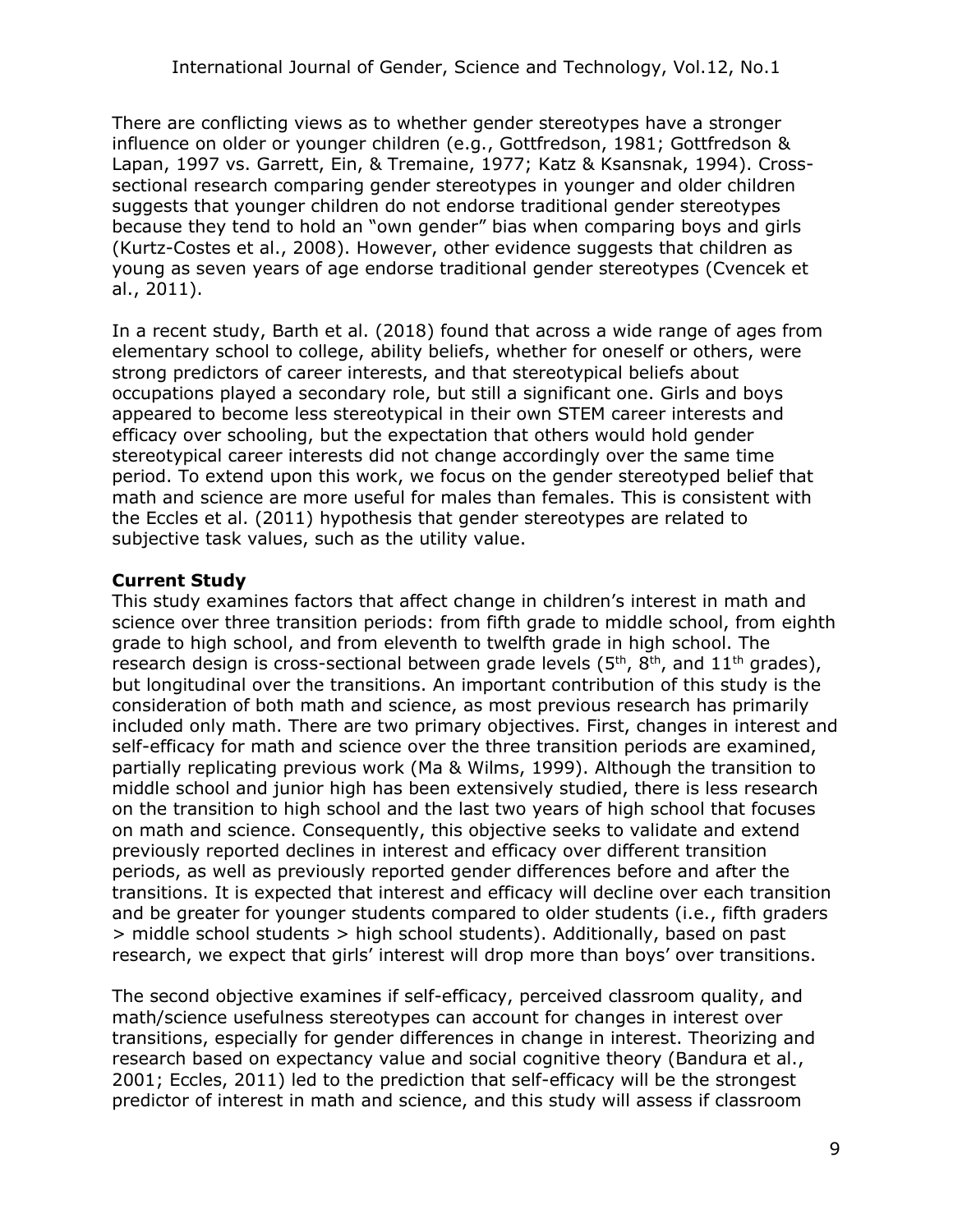quality and gender stereotypes add explanatory power. Thus, we examine if changes in interest over school transitions are accounted for by self-efficacy, classroom quality, and gender stereotypes about the usefulness of math and science after the school transition. Although grade level changes are examined in the analyses, it is expected that these factors are similarly important across schooling.

# **METHOD**

# **Participants**

Participants were recruited from fifth, eighth, and eleventh grade classrooms in nine U.S. public schools (three each for elementary, middle, and high school), all of which were part of the same county school system that included both urban and non-urban schools. The nine schools from which the students were recruited were predominantly non-Hispanic White (school average of 72%, range 42% to 94%), but had a significant percentage of Black students (school average 24%, range 4% to 51%). The average free/reduced lunch rate was 45% (range 27% to 73%). The elementary, middle, and high schools were vertically aligned (i.e., in the same school zone within the school system), such that the elementary school children were expected to transition into one of the participating middle schools, and the middle school students were expected to transition into one of the participating high schools. The vertical alignment made it unlikely that differences between grade levels were due to factors related to school demographic characteristics (e.g., SES) since students were drawn from the same school zones. In middle and elementary schools, we were able to recruit from all students at a particular grade level. At the high school level, we recruited from math and science courses for 11th graders.

In the last half of the spring semester, parents received a letter that explained the purpose of the project and asked them to return a consent form to school if they were interested in allowing their child to participate. Parents were told that a \$5 donation would be made to their school for each returned consent form and that there was an opportunity for children to participate in a second career survey (not included in this research report) and earn \$15 (fifth graders) or \$20 (eighth graders and high school students). The initial response rate was 47% of the 1511 potential students with 704 students completing the survey. This included 290 fifth graders, 207 eighth graders, and 207 high school students. Fifty-six percent of the students were female, 74% were Caucasian (0.8% Hispanic), 22% Black, and the remaining 4% were Asian, mixed race, other, or did not specify a race.

Approximately one year later, schools and students were re-contacted and surveys were re-administered for the post-transition time point. The retention rate was 84% at the second time point ( $N = 595$  students). The primary factor affecting retention was that students had moved out of the school district or were absent on the days that the survey was administered. This group of students was 55% female and had a racial make-up similar to the original sample: 75% Caucasian (1% Hispanic), 22% Black, and the remaining 3% were all other races or unspecified. Comparisons between students who participated at both time points to those who only participated at the pre-transition time point on the pre-transition measures described below revealed three significant differences. Compared to those who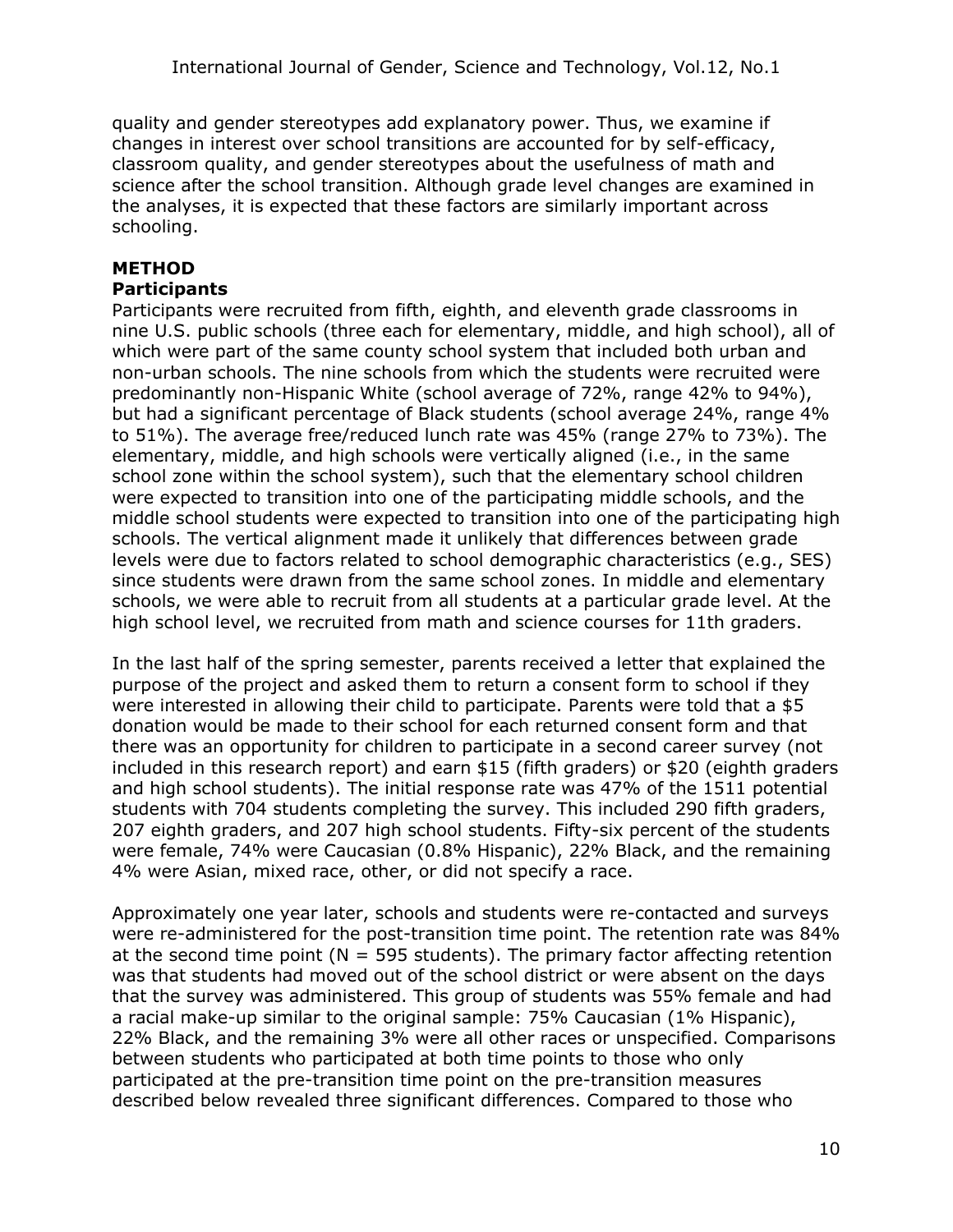dropped out after the first time point, those who were retained rated themselves higher in math Efficacy ( $M_{droped} = 3.66$ ,  $SD_{dropped} = 0.87$ ;  $M_{retained} = 3.99$ ,  $SD_{retained} =$ 0.72, *p* < .001), science Efficacy (*Mdropped* = 3.83, *SDdropped* = 0.68; *Mretained =* 3.99, *SD*<sub>retained</sub> = 0.68,  $p = .027$ ), and math Interest ( $M_{dropped} = 3.66$ ,  $SD_{dropped} = 0.81$ ;  $M_{retained} = 4.03$ ,  $SD_{retained} = 0.73$ ,  $p < .001$ ). Despite this difference, the pattern of relations among the measures between the two time points was very similar. (See correlations in Table 2.)

#### **Procedure and Measures**

At each time point, students completed the 172 item *Math, Science, and Technology* (MST*)* questionnaire in a group setting at their schools during regular school hours. Assent information and directions were read aloud by the research staff, and then students were allowed to proceed at their own pace. Research staff was available to answer questions and provide assistance if necessary. Younger children averaged 20 to 30 minutes to complete the questionnaire, and older students were able to finish in 15 to 30 minutes.

The MST assessed students' efficacy, interest, classroom experiences, attitudes, goals, and gender stereotypes in the areas of math, science, and technology. We report on four sets of measures from this battery that focus on math and science. Items on the scales were primarily taken from previously published measures. Some items were edited slightly to increase clarity for the younger children in the study and/or make the response format consistent with a 5-point scale. It should be noted that sample sizes vary slightly for different measures due to some participants not fully completing the questionnaire. Unless otherwise specified, the rating scales for Self-Efficacy, Interest, Classroom Quality and Usefulness Stereotype were strongly disagree  $= 1$  to strongly agree  $= 5$ . All scale scores were calculated as averages over responses to items so that the range of scores for all measures was 1 to 5. Participants had to have answered 75% of the items on a scale to receive a score for that scale. Table 1 presents descriptive statistics for each measure pre- and post-transition by gender and grade.

Measures for Self-Efficacy, Interest, and Usefulness Stereotypes were based on measures used in the Michigan Study of Adolescent and Adult Life Transitions (MSALT; [http://garp.education.uci.edu/msalt.html\)](http://garp.education.uci.edu/msalt.html).

*Math and Science Self-Efficacy.* Questions were adapted from MSALT and included items related to performance in school (e.g., self-ranking of ability from  $1 =$  near the bottom to  $5$  = near the top, performance in math and science in comparison to other subjects from  $1 =$  much worse to  $5 =$  much better), and items related to the ability to learn math or science ("When taking a math/science test I've studied for, I do very well;" "I could learn to do any type of math/science problem if I wanted to"). Higher scores indicated better self-efficacy. Internal consistency for these four Efficacy scales (Math pre- and post-transition; science pre- and post-transition) was acceptable at each time point (*Cronbach's alpha* range = .68 – .74, *Median* = .72).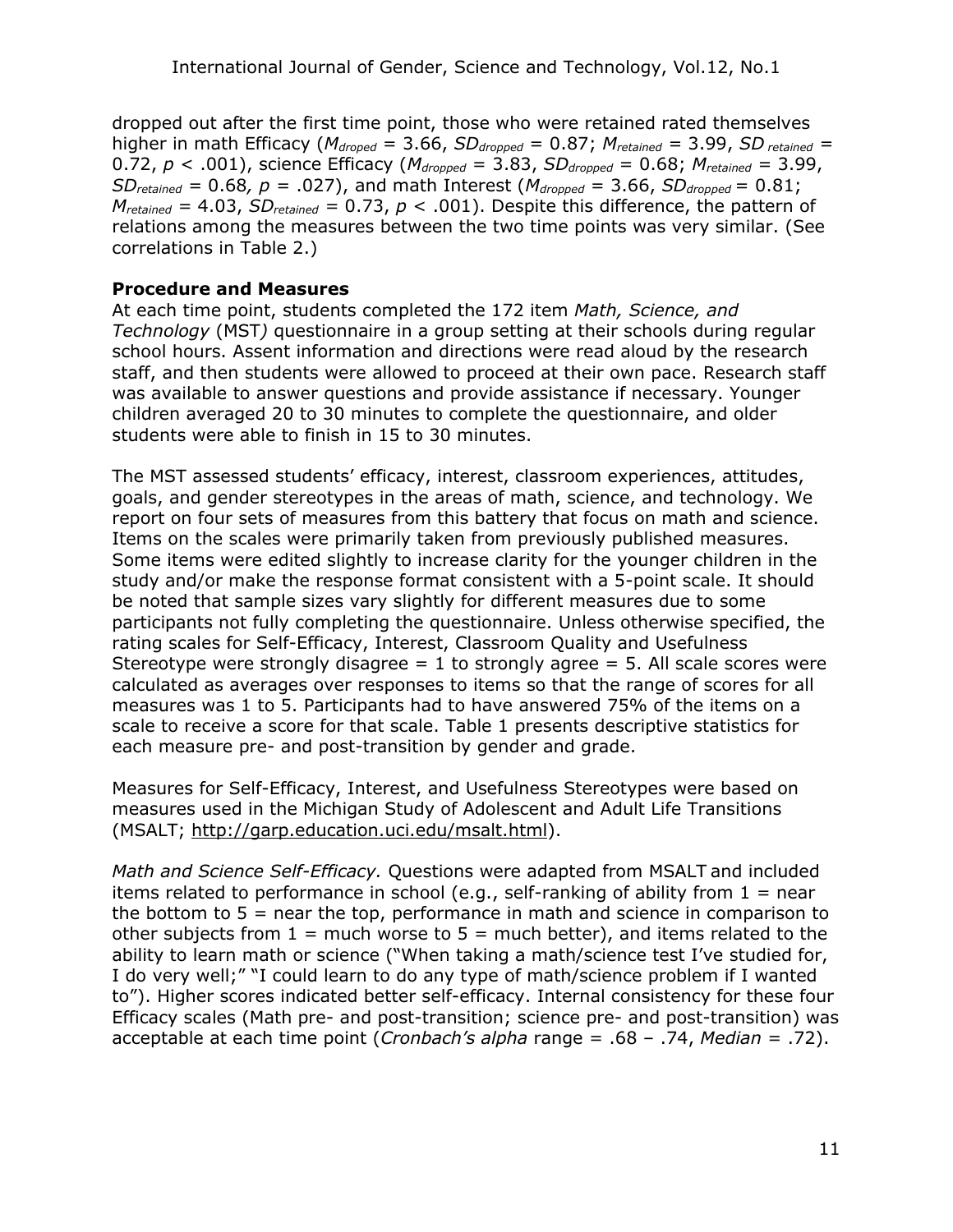#### Table 1 *Descriptive Statistics for Measures*

|         |                      |      | 5 <sup>th</sup> Grade |      |         |           | 8 <sup>th</sup> Grade |           |        |      | 11th Grade |      |         |      |
|---------|----------------------|------|-----------------------|------|---------|-----------|-----------------------|-----------|--------|------|------------|------|---------|------|
| Field   |                      |      | Male                  |      | Female  |           | Male                  |           | Female |      | Male       |      | Female  |      |
|         |                      |      | M                     | SD   | M       | <b>SD</b> | M                     | <b>SD</b> | M      | SD   | М          | SD   | M       | SD   |
| Math    | Useful Stereo.       | Pre  | 2.49                  | 1.26 | 1.97    | 1.23      | 2.14                  | 1.17      | 1.76   | 0.97 | 2.21       | 1.27 | 1.81    | 1.17 |
|         |                      | Post | 2.47                  | 1.22 | 1.96    | 1.25      | 2.42                  | 1.02      | 1.85   | 1.04 | 2.16       | 1.11 | 1.56    | 0.99 |
|         | <b>Class Quality</b> | Pre  | 3.70                  | 0.62 | 3.79    | 0.59      | 3.63                  | 0.85      | 3.56   | 0.82 | 3.42       | 0.81 | 3.29    | 0.88 |
|         |                      | Post | 3.37                  | 0.94 | 3.70    | 0.81      | 3.42                  | 0.70      | 3.49   | 0.90 | 3.61       | 0.77 | 3.61    | 0.65 |
|         | Efficacy             | Pre  | 3.96                  | 0.70 | 3.94    | 0.65      | 3.97                  | 0.77      | 3.88   | 0.71 | 4.08       | 0.87 | 3.88    | 0.89 |
|         |                      | Post | 3.89                  | 0.78 | 3.99    | 0.65      | 4.03                  | 0.89      | 3.95   | 0.79 | 4.18       | 0.61 | 4.01    | 0.73 |
|         | Interest             | Pre  | 4.06                  | 0.61 | 4.08    | 0.69      | 4.02                  | 0.70      | 3.86   | 0.74 | 3.99       | 0.85 | 3.80    | 0.93 |
|         |                      | Post | 3.79                  | 0.78 | 3.96    | 0.74      | 3.96                  | 0.75      | 3.86   | 0.74 | 4.11       | 0.67 | 3.88    | 0.85 |
| Science | Useful Stereo.       | Pre  | 2.42                  | 1.24 | 2.03    | 1.26      | 2.27                  | 1.18      | 1.71   | 1.03 | 2.40       | 1.33 | 1.79    | 1.14 |
|         |                      | Post | 2.48                  | 1.33 | 2.04    | 1.28      | 2.33                  | 1.12      | 1.92   | 1.18 | 2.12       | 1.09 | 1.62    | 1.06 |
|         | <b>Class Quality</b> | Pre  | 3.88                  | 0.62 | 3.96    | 0.57      | 3.63                  | 0.85      | 3.66   | 0.81 | 3.77       | 0.78 | 3.80    | 0.75 |
|         |                      | Post | 3.55                  | 1.02 | 3.87    | 0.76      | 3.71                  | 0.69      | 3.55   | 0.86 | 3.98       | 0.69 | 4.02    | 0.63 |
|         | Efficacy             | Pre  | 3.97                  | 0.69 | 3.96    | 0.68      | 3.98                  | 0.72      | 3.91   | 0.72 | 4.14       | 0.60 | 3.90    | 0.65 |
|         |                      | Post | 3.89                  | 0.89 | 3.84    | 0.72      | 4.04                  | 0.67      | 3.76   | 0.76 | 4.21       | 0.57 | 3.90    | 0.71 |
|         | Interest             | Pre  | 4.03                  | 0.76 | 3.88    | 0.78      | 3.88                  | 0.74      | 3.71   | 0.79 | 3.95       | 0.81 | 3.89    | 0.81 |
|         |                      | Post | 3.75                  | 0.85 | 3.76    | 0.83      | 3.84                  | 0.79      | 3.75   | 0.82 | 4.15       | 0.68 | 3.84    | 0.82 |
| N range |                      |      | 118-142               |      | 132-147 |           | 79-93                 |           | 87-114 |      | 58-67      |      | 101-118 |      |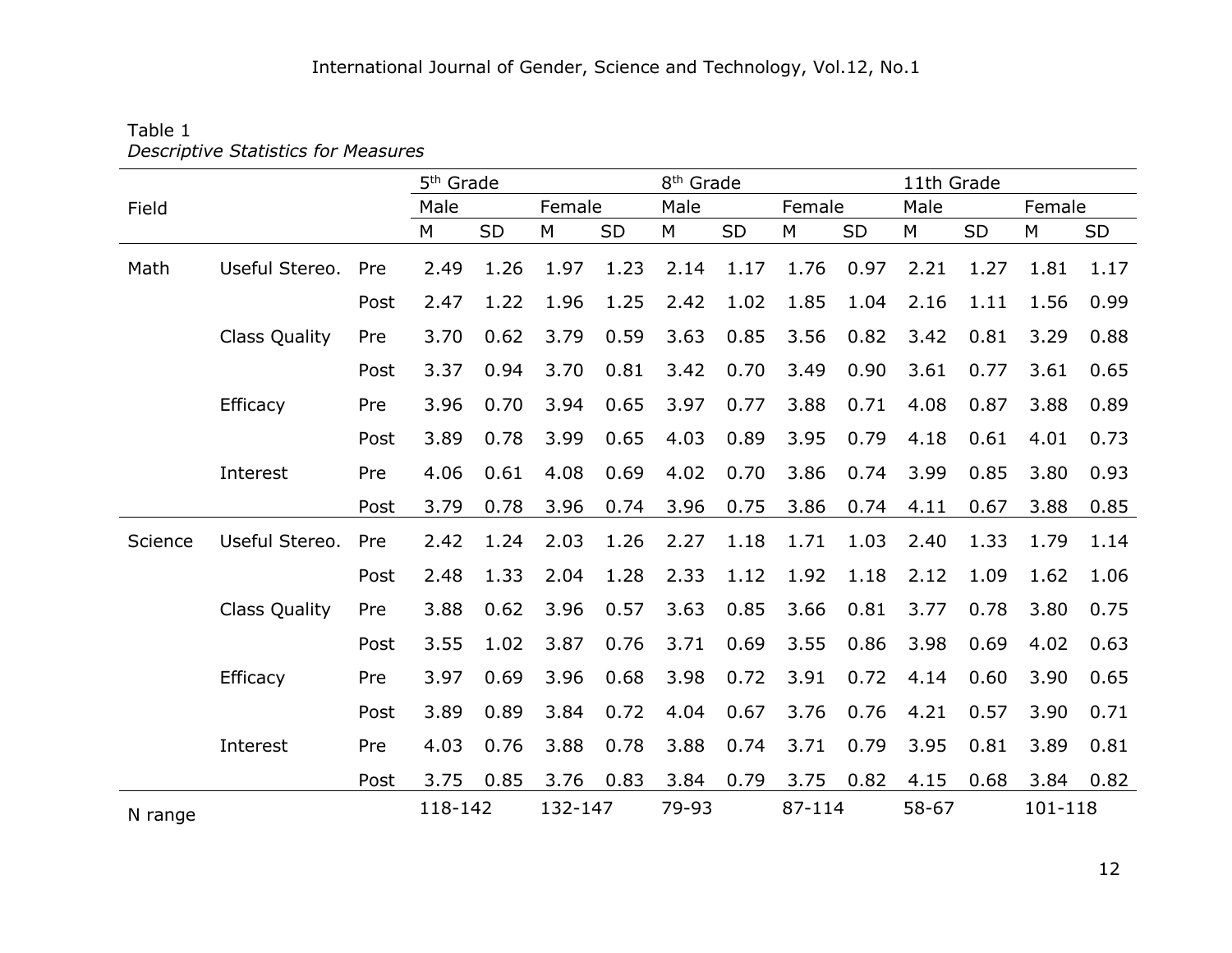*Math and Science Interest.* Two separate scales were created for math and science, one for each time point (four measures altogether). Items were adapted from the MSALT. The scales combined five items related to attitudes (liking, interest in taking more math or science) and the perceived importance and benefit of math or science for the future. Higher scores indicated greater interest. The scales had acceptable internal consistency (*Cronbach's alpha range =* .70 – .77, *Median* = .72).

*Student Perceptions of Classroom Quality.* Two separate scales were created for each time point, one for science and one for math (four scales altogether). Items on the scales included assessments of teacher support or "push" (e.g., teacher expectations for students to work hard, teacher encouragement in math and science), and teacher-student relations (e.g., the teacher cares how students feel) adapted from Midgley et al. (1989) and Wilkins and Ma (2003). Student experience with different classroom activities associated with greater learning and interest in science and math were also assessed by investigator–developed questions related to teaching for relevance (e.g., use of hands-on activities, use of real world examples, including information on careers) that were derived from recommendations from various educational guides, such as the National Research Council, 2004, 2012). These items were averaged to form Classroom Quality scales for math (12 items) and science (17 items) such that  $1 =$  low Classroom Quality and 5 = high Classroom Quality. Internal consistency for these scales was high (*Cronbach's alpha range* = .85 – .91, Median = .87).

*Math and Science Usefulness Stereotype.* These questions were adapted from the MSALT question "Who finds math more useful"  $(1 =$  women much more useful to 5 = men much more useful) to fit with the agreement response scale used for the other items: "Math [science] is more useful for boys than girls"  $(1 =$  strongly disagree to 5 = strongly agree). Higher scores on Usefulness Stereotype indicated more stereotypical beliefs about math and science, specifically, that they are more useful for boys than girls. These measures were assessed pre- and post-transition.

# **RESULTS**

First, grade related changes in Efficacy and Interest in math and science were examined to see how this sample compared with previously reported changes in these constructs over school transitions and gender differences. Next, we examined if Efficacy, Classroom Quality, and Usefulness Stereotypes could account for Interest in math and science prior to the transition (including gender differences therein) and then examined if these factors could account for change in Interest over the transition. Table 1 presents descriptive statistics for all measures. It should be noted that although participants are nested within schools, the small number of schools ( $N = 9$ ) does not meet the threshold recommended for hierarchical or multi-level modeling (Maas & Hox, 2005; O'Dwyer & Parker, 2014; Scherbaum & Ferreter, 2009).

#### **Transition-Related Changes in Efficacy and Interest**

Two repeated measures MANOVAs were conducted, one each for Interest and Efficacy. The statistical design was a multi-level factorial design:  $2(Gender)$  x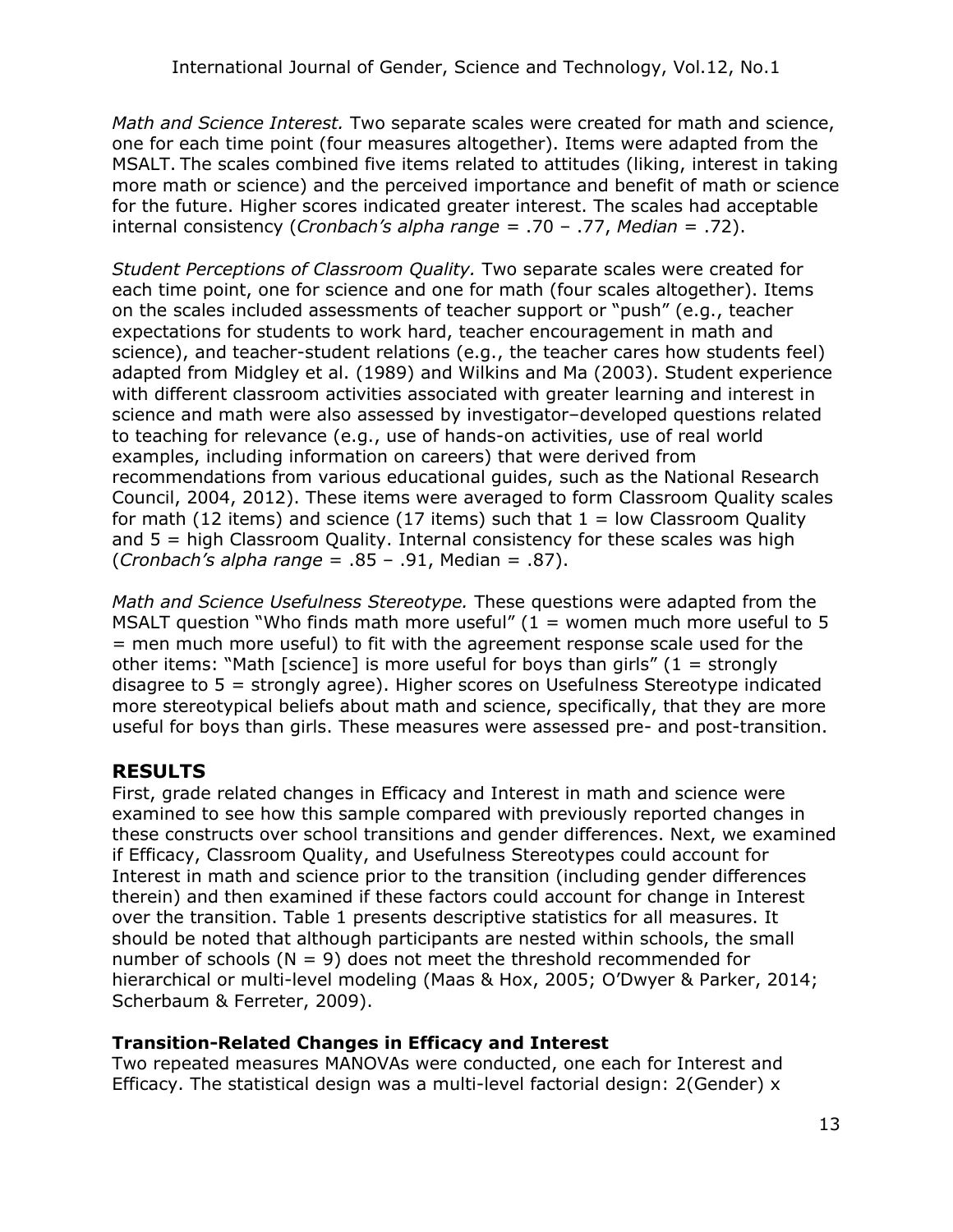3(Starting Grade:  $5<sup>th</sup>$ ,  $8<sup>th</sup>$ , or  $11<sup>th</sup>$ ) x 2(Transition: before or after) x 2(Field: math or science). A Bonferroni correction was used for all follow-up comparisons.

Analyses examining change in Interest over time revealed three significant main effects and two interactions. The main effect for Gender, *F*(1, 568) = 5.36, *p =* .005,  $\eta p^2$  = .01, revealed that males reported greater Interest (for math and science combined) than females,  $M_{\text{boys}} = 3.99$ ,  $SE_{\text{boys}} = .035$ ;  $M_{\text{girls}} = 3.88$ ,  $SE_{\text{girls}} = .03$ . The significant interaction between Gender and Grade,  $F(2, 568) = 2.97$ ,  $p < .05$ ,  $\eta p^2 =$ .01 sheds further light on this effect. As Figure 1 illustrates, follow-up comparisons indicated that the gender difference was only significant for the oldest students.



There was a significant effect for Transition,  $F(1, 568) = 7.97$ ,  $p = .005$ ,  $np^2 = .01$ , indicating that Interest scores (for math and science combined) declined from preto post-transition,  $M_{pre} = 3.98$ ,  $SE_{pre} = .03$ ;  $M_{post} = 3.90$ ,  $SE_{post} = .03$ . This effect should be interpreted in the context of the significant Transition x Grade interaction,  $F(1, 568) = 6.72$ ,  $p = .001$ ,  $np^2 = .023$ . For the transition to middle school (5th to 6th grade) there was a significant decline in Interest, *Mpre* = 4.03, *SEpre* = .04;  $M_{post}$  = 3.83,  $SE_{post}$  = .04,  $p < .001$ ; however for the other two grade levels, the change from pre- to post-transition did not reach significance, for  $8<sup>th</sup>$  to  $9<sup>th</sup>$ grade,  $M_{pre} = 3.94$ ,  $SE_{pre} = .05$ ;  $M_{post} = 3.86$ ,  $SE_{post} = .05$ ,  $p = .150$ ; for 11<sup>th</sup> to 12<sup>th</sup> grade,  $M_{pre} = 3.96$ ,  $SE_{pre} = .05$ ;  $M_{post} = 4.00$ ,  $SE_{post} = .05$ ,  $p = .47$ .

Finally, the main effect for Field was also significant,  $F(1, 568) = 8.86$ ,  $p = .003$ ,  $\eta p^2$  = .02, indicating that interest was higher for math than science,  $M_{match}$  = 3.99, *SEmath* = .03; *Mscience =* 3.89, *SEscience =* .03.

The results for Efficacy indicated a significant effect for Gender, *F*(1, 556) = 9.90, *p*   $<$  .002,  $\eta p^2$  = .02, revealing that boys reported higher levels of Efficacy than girls,  $M_{\text{boys}} = 4.07$ ,  $SE_{\text{boys}} = .03$ ;  $M_{\text{girls}} = 3.93$ ,  $SE_{\text{girls}} = .03$ . Although only marginally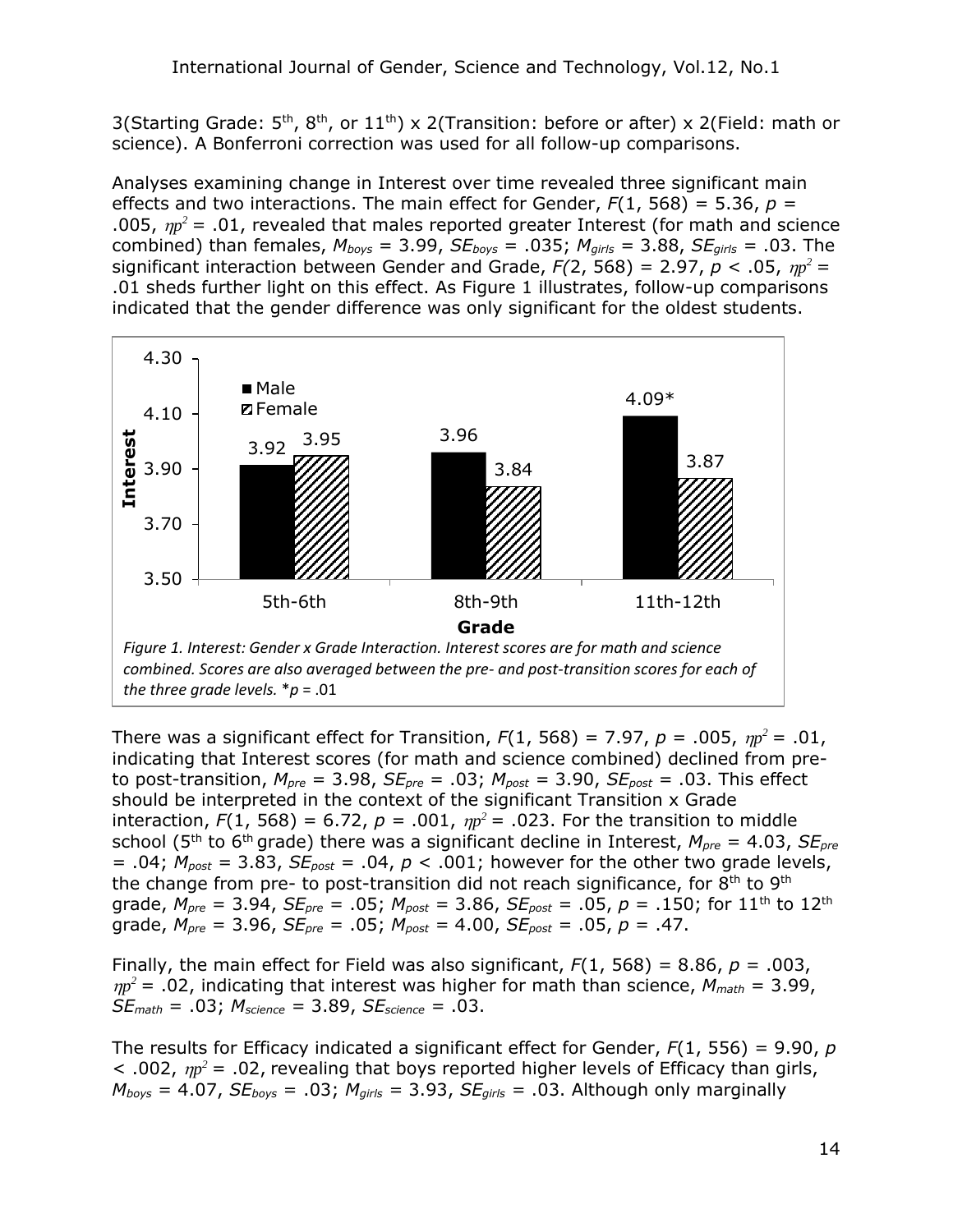significant,  $F(1, 556) = 2.86$ ,  $p = .058$ ,  $np^2 = .01$ , the Gender x Grade interaction effect is illustrated in Figure 2 because this interaction effect was significant for Interest and the pattern over grade levels was similar. As indicated in Figure 2, gender differences were not significant for the younger students, but were significant in older grade levels. Additionally, the three-way interaction between Transition, Field, and Gender was significant,  $F(1, 556) = 5.14$ ,  $p = .024$ ,  $\eta p^2 = .01$ . Follow-up comparisons indicated that at pre-transition gender differences were evident for both fields, although only marginally significant for science (for science  $p = .067$ ,  $M_{boys} = 4.07$ ,  $SE_{boys} = .05$ ;  $M_{girls} = 3.96$ ,  $SE_{girls} = .04$  vs. for math  $p =$ .015, *Mboys* = 4.10, *SEboys* = .05; *Mgirls =* 3.95, *SEgirls =* .04). However, posttransition, gender differences were only evident for science,  $p = .001$ ,  $M_{boys} = 4.05$ , *SEboys* = .05; *Mgirls =* 3.83, *SEgirls =* .04. Additional comparisons indicated that only girls had a significant drop in science efficacy over the transition,  $p = .005$ ,  $M_{pre} =$ 3.96, *SEpre* = .04; *Mpost =* 3.83, *SEpost =* .04.



To summarize, Interest in math and science decreased in the transition from  $5<sup>th</sup>$  to 6<sup>th</sup> grade, but not in other grades. Overall, boys reported higher Interest in math and science than girls, but this difference was only significant for high school students. Both boys and girls had greater Interest in math than science. For Efficacy, gender differences favoring boys were more prominent in upper grades. Boys reported higher math and science Efficacy than girls prior to the transition, but after the transition the gender difference was only evident for science. Girls' science Efficacy declined over the transition, but this pattern was not evident for boys.

#### **Predicting Interest from Efficacy, Classroom Quality, and Usefulness Stereotype**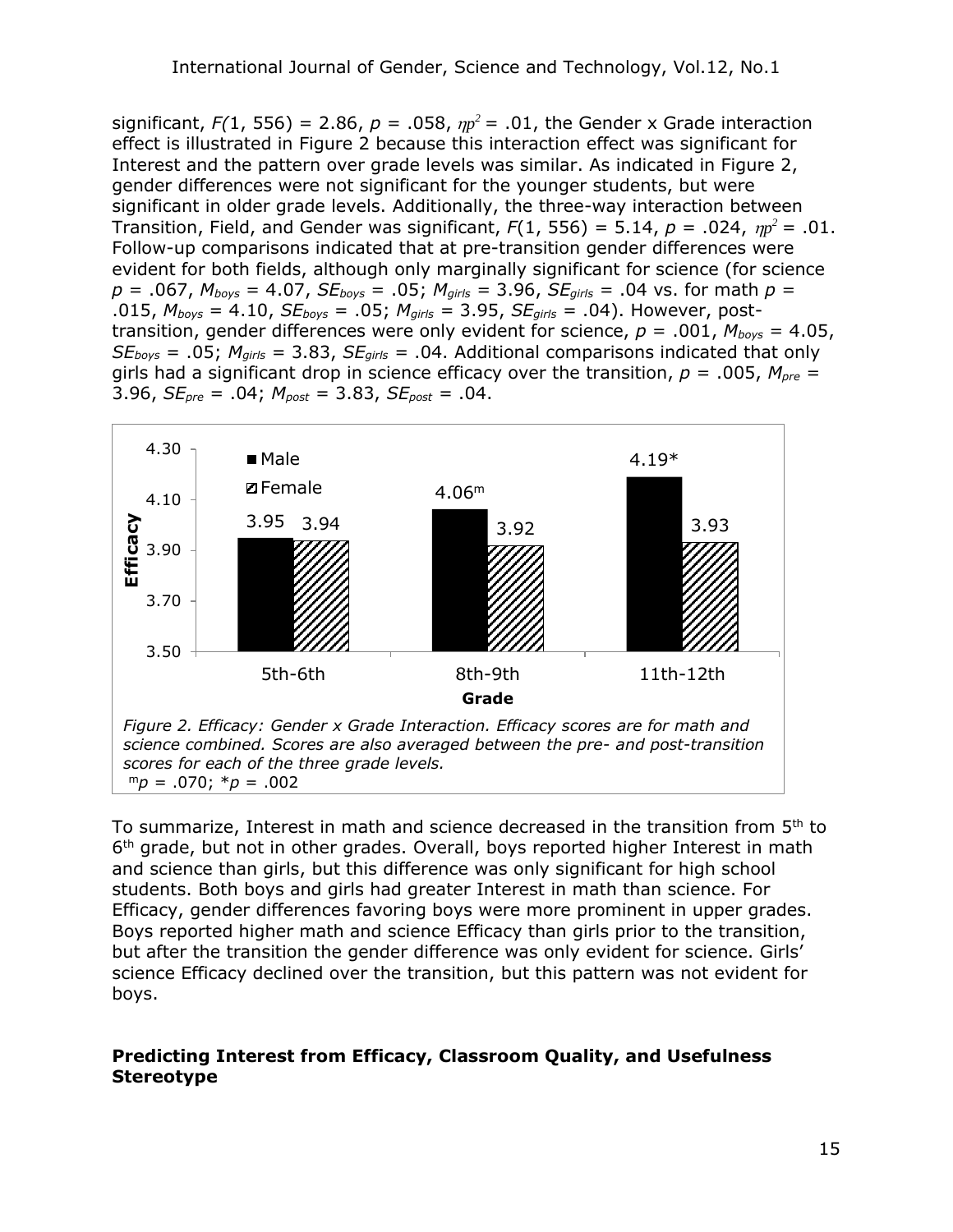As a preliminary step, math and science Interest scores were correlated with comparable subject-specific Efficacy, Classroom Quality, and Usefulness Stereotype scores (Table 2). All correlations were significant or marginally significant and in the expected direction. It should be noted that negative correlations with Usefulness Stereotype indicate that more stereotypical beliefs are associated with less Interest. Correlations calculated separately for each gender generally showed the same pattern of correlations. Specifically, pre- and post-transition Efficacy and Classroom Quality were positively correlated with Math and Science Interest. Usefulness Stereotype was negatively correlated with Math and Science Interest for both boys and girls and similar to the results presented in Table 2, were weaker and at times not significant for the correlation between Math Interest and Usefulness Stereotype.

#### Table 2

|                          | Math Interest |                                                         | Science Interest |           |  |
|--------------------------|---------------|---------------------------------------------------------|------------------|-----------|--|
| Transition/              | Pre           | Post                                                    | Pre              | Post      |  |
| Measure                  |               | $N = 671-677$ $N = 571-580$ $N = 674-678$ $N = 565-575$ |                  |           |  |
| Pre                      |               |                                                         |                  |           |  |
| Efficacy                 | $.69***$      | $.47***$                                                | $.62***$         | $.36***$  |  |
| <b>Classroom Quality</b> | $.45***$      | $.27***$                                                | $.34***$         | $.25***$  |  |
| Usefulness Stereotype    | $-.09*$       | $-.07m$                                                 | $-17***$         | $-0.09*$  |  |
| Post                     |               |                                                         |                  |           |  |
| Efficacy                 |               | $.68***$                                                |                  | $.66***$  |  |
| <b>Classroom Quality</b> |               | $.40***$                                                |                  | $.48***$  |  |
| Usefulness Stereotype    |               | $-.07m$                                                 |                  | $-.17***$ |  |

*Correlations between Interest and Efficacy, Classroom Quality, and Stereotypes*

*Note.* Higher scores on Efficacy and Classroom Quality are associated with better ratings on these constructs. Higher scores on Usefulness Stereotype indicate more traditional stereotypical beliefs.

<sup>m</sup> *p* < .10; *\* p* < .05; \*\**p* < .01; \*\*\**p* < .001

Next, regressions were calculated to examine the additive predictive effects of Efficacy, Classroom Quality, and Usefulness Stereotype for math and science Interest pre-transition. These analyses lay the foundation for the second set of regressions which examined how these factors predicted change in Interest. It should be noted that the second objective included an accounting of gender differences in change in Interest over the school transitions. However, the ANOVA results for Interest did not reveal a significant Gender X Transition interaction, suggesting that males and females showed similar changes over time. As a result, this part of the second objective was not considered in the analyses.

*Predicting pre-transition Interest*. A step-wise approach was used to assess the impact of three sets of variables: 1) demographics, consisting of Gender ( $0 =$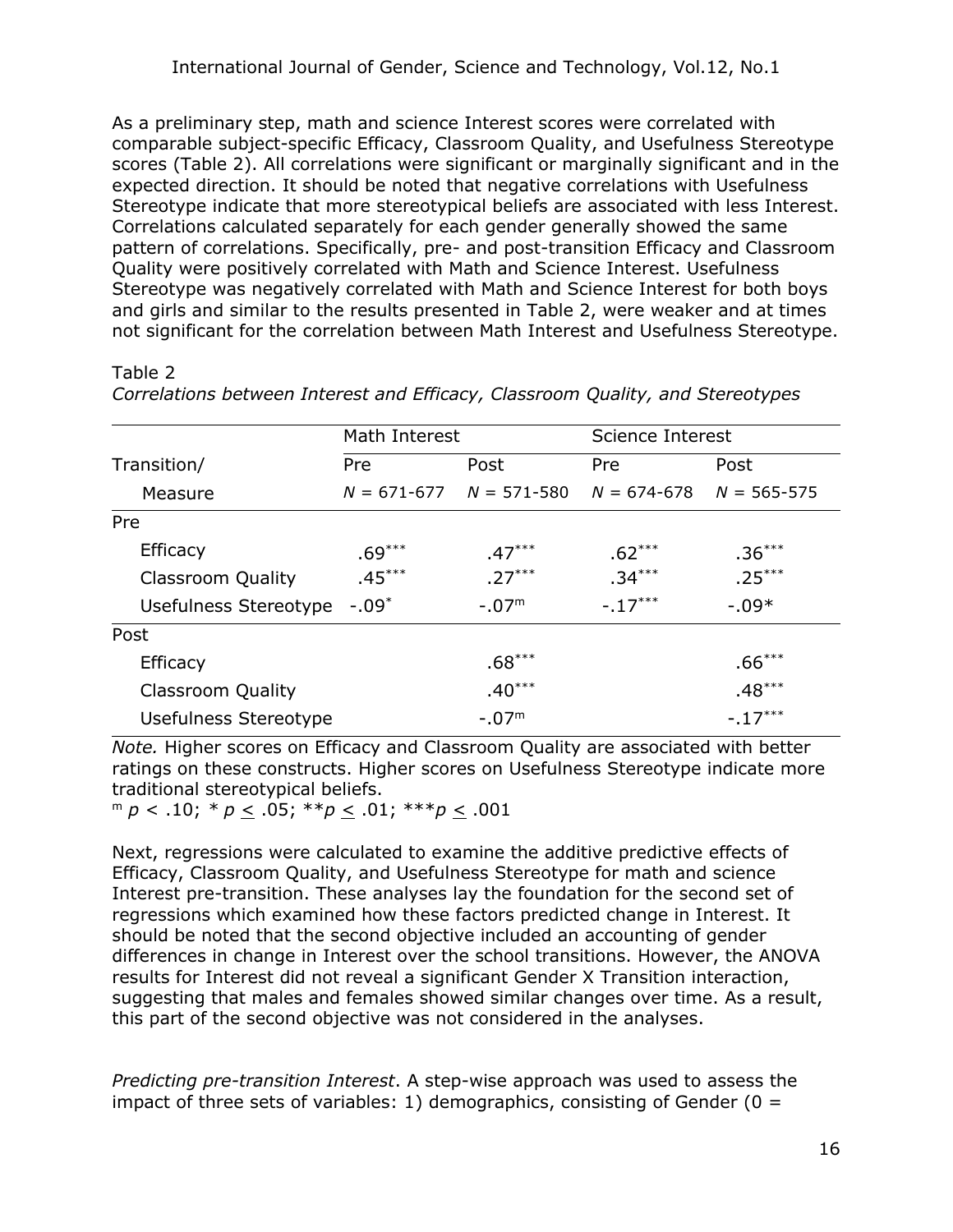female,  $1 =$  male), Grade, and the Gender x Grade interaction; 2) Efficacy; and 3) Classroom Quality and Usefulness Stereotypes. If the third step of the regression were significant, then that would suggest that Classroom Quality and Stereotypes make unique contributions to explaining Interest above that of Efficacy. Table 3 presents the results of these regressions. In the second step of the model, Efficacy significantly increased the amount of variance explained above Gender and Grade for both math and science Interest. Classroom Quality and Usefulness Stereotypes were added in the third step of the model and resulted in a significant increase in variance explained for both math and science Interest. (The negative coefficient for Usefulness Stereotype indicates that more traditional beliefs are associated with less interest.) In the final models for both math and science Interest, Efficacy was the strongest predictor, followed by Classroom Quality and Usefulness Stereotype. For Science, in the final model, Gender was also a significant predictor, indicating that boys had higher interest ratings than girls, as previously reported. (It should be noted that the removal of non-significant Gender x Grade interaction effect from the regression for Math Interest yields *F*(5, 667) = 147.09, *p* < .001, *R <sup>2</sup> =* .53.)

#### Table 3

| Regressions Predicting Pre-transition Interest from Demographics, Efficacy, |  |
|-----------------------------------------------------------------------------|--|
| Classroom Quality, and Stereotypes                                          |  |

|                                                                          |                           | Math                 |                                                | Science     |              |  |
|--------------------------------------------------------------------------|---------------------------|----------------------|------------------------------------------------|-------------|--------------|--|
|                                                                          | Step Predictor            | $R^2$ Change<br>Beta |                                                | <b>Beta</b> | $R^2$ Change |  |
| $\mathbf{1}$                                                             | Gender                    | $-.07$               | $.02**$                                        | .14         | .01          |  |
|                                                                          | Grade                     | $-15**$              |                                                | .002        |              |  |
|                                                                          | Gender x Grade            | .14                  |                                                | $-0.06$     |              |  |
| 2                                                                        | Gender                    | $-.03$               | $.47***$                                       | $.18*$      | $.38***$     |  |
|                                                                          | Grade                     | $-13***$             |                                                | .02         |              |  |
|                                                                          | Gender x Grade            | .05                  |                                                | $-15*$      |              |  |
|                                                                          | Pre-Tran. Efficacy        | $.69***$             |                                                | $.62***$    |              |  |
| 3                                                                        | Gender                    | .01                  | $.04***$                                       | $.20**$     | $.04***$     |  |
|                                                                          | Grade                     | $-0.08*$             |                                                | .03         |              |  |
|                                                                          | Gender x Grade            | .03                  |                                                | $-.14m$     |              |  |
|                                                                          | Pre-Tran Efficacy         | $.61***$             |                                                | $.55***$    |              |  |
|                                                                          | Pre-Tran. Classroom       | $.20***$             |                                                | $.18***$    |              |  |
|                                                                          | Quality                   |                      |                                                |             |              |  |
|                                                                          | Pre-Tran Stereotype -.06* |                      |                                                | $-0.09**$   |              |  |
| <b>Full Model</b>                                                        |                           | $R^2 = .53$          | $F(6, 666) = 122.45***; F(6, 666) = 82.68***;$ | $R^2 = .43$ |              |  |
| Neto Negative coefficiente feu Lleefulnese Ctenestune indicate that mens |                           |                      |                                                |             |              |  |

*Note.* Negative coefficients for Usefulness Stereotype indicate that more traditional stereotypical beliefs are associated with lower Interest. <sup>m</sup> *p* < .10; *\* p* < .05; \*\**p* < .01; \*\*\**p* < .001

To summarize, these findings are consistent with the hypothesis that Efficacy, Classroom Quality, and Usefulness Stereotype would each predict Interest and that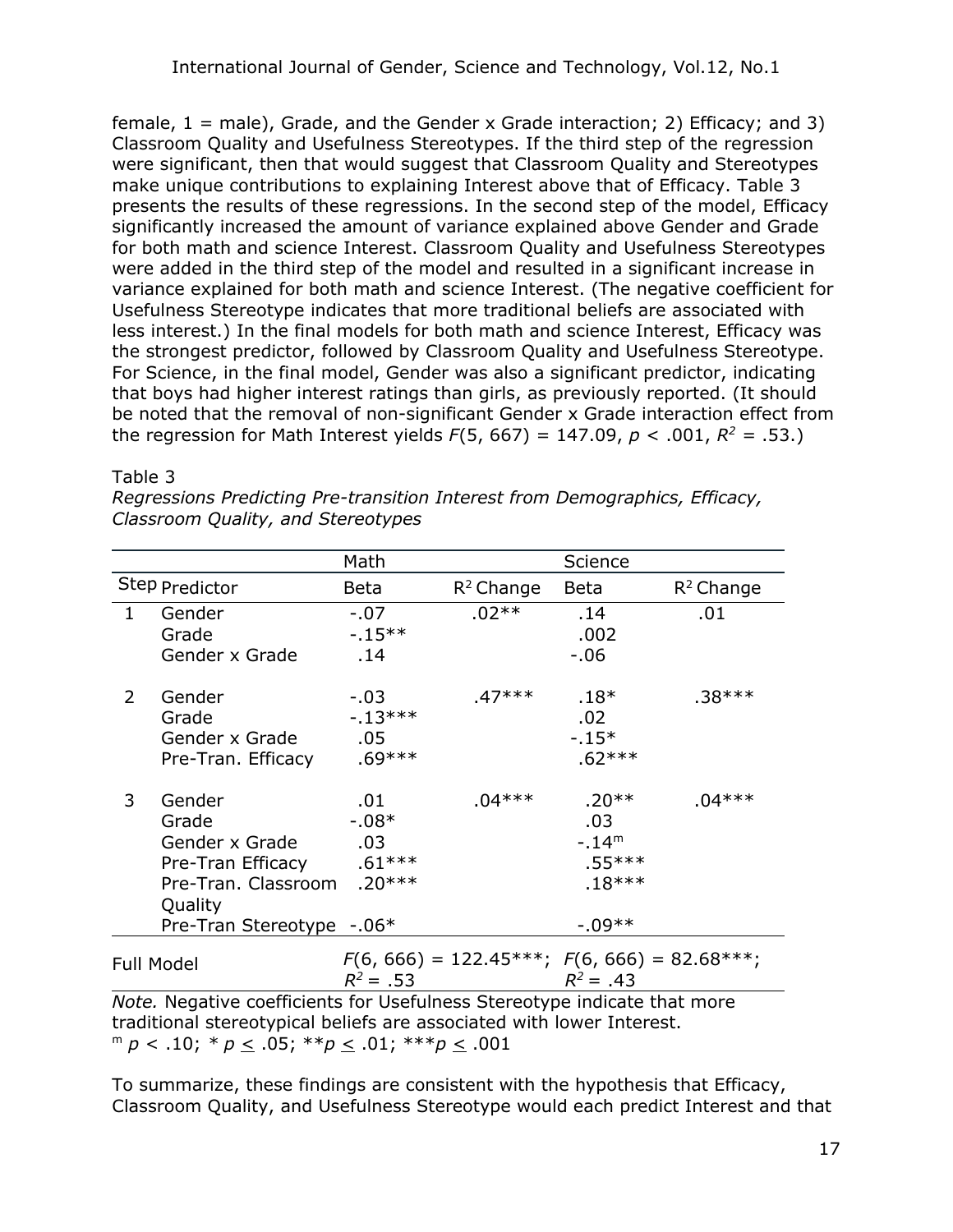Efficacy would have a stronger relationship to Interest than either Classroom Quality or Usefulness Stereotype. Gender differences were still evident for science Interest, even after these variables were considered. Otherwise, there were no significant gender or grade level effects. It should be noted that including additional grade and gender interaction terms with Efficacy, Classroom Quality, and Usefulness Stereotype did not yield significant effects. For the sake of parsimony, these effects were not presented.

*Predicting change in Interest*. The second set of analyses examined if Gender, Grade, Efficacy, Classroom Quality, and Usefulness Stereotypes post-transition, explained changes in interest over time. In these regression analyses posttransition Efficacy, Classroom Quality, and Usefulness Stereotype measures were used as predictors of change in Interest since stage-environment theory proposes that declines in Interest are due to the new school environment. Before considering the issue of mediation, regressions were first calculated following the same stepwise procedure described previously, except that pre-transition Interest was entered on the first step, followed by a) Grade and Gender, b) Efficacy, and then c) Classroom Quality and Usefulness Stereotype to evaluate if each set of predictors contributed to the variance explained, regardless of a mediational role. Significant effects after the first step can be interpreted as accounting for change in interest.

The results in Table 4 indicate that each step of the model produced a significant change in  $R^2$ . Efficacy (step 3) produced the greatest increase in variance, explaining 25% for math and 27% for science. Classroom Quality and Usefulness Stereotype contributed smaller, although significant, explanatory power (2% for math and 5% for science); however, Usefulness Stereotype was only significant for science Interest. (The negative coefficient for Usefulness Stereotype indicates that more traditional beliefs are associated with less interest.) It is important to note that Gender and Grade effects were not significant in the final models. For this reason, Gender and Grade were not included in the mediation analysis. (It should be noted that removing the non-significant Gender x Grade interaction term yields *F*(6, 554) = 107.94, *p* < .001, *R <sup>2</sup>=* .54 for Math Interest and *F*(6, 548) = 100.74, *p*  $<$  .001,  $R^2$  = .52 for science Interest.)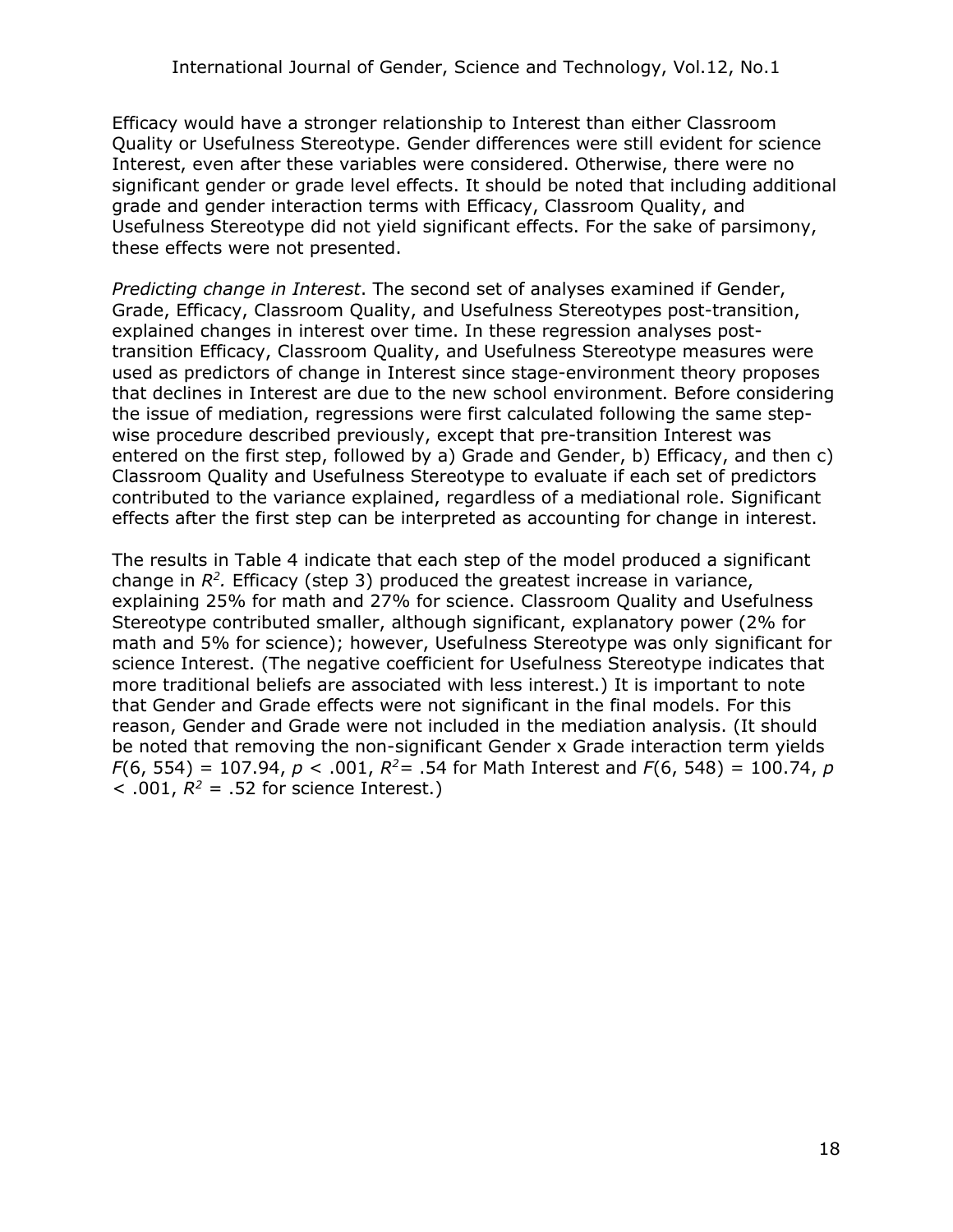| abl<br>. . |  |
|------------|--|
|------------|--|

*Regressions Predicting Change in Interest from Pre-Transition Interest Demographics, Post-Transition Efficacy, Post-Transition Classroom Quality, and Post-Transition Stereotypes*

|                |                                                                                                                                                       | Math                                                       |                   | Science                                                                |                                               |
|----------------|-------------------------------------------------------------------------------------------------------------------------------------------------------|------------------------------------------------------------|-------------------|------------------------------------------------------------------------|-----------------------------------------------|
| <b>Step</b>    | Predictor                                                                                                                                             | <b>Beta</b>                                                | $R^2$ Change Beta |                                                                        | $R^2$ Change                                  |
| $\mathbf{1}$   | Pre-Tran. Interest                                                                                                                                    | .51                                                        | $.25***$          | $.43***$                                                               | $.18***$                                      |
| $\overline{2}$ | Pre-Tran. Interest<br>Gender<br>Grade<br>Gender x Grade                                                                                               | .51***<br>$-21*$<br>.02<br>$.19*$                          | $.01**$           | .42***<br>$-.14$<br>.06<br>.18 <sup>m</sup>                            | $.02**$                                       |
| 3              | Pre-Tran. Interest<br>Gender<br>Grade<br>Gender x Grade<br>Post-Tran. Efficacy                                                                        | .27***<br>$-15*$<br>$-.02$<br>.13 <sup>m</sup><br>$.55***$ | $.25***$ .21***   | $-.11$<br>.03<br>.10<br>$.57***$                                       | $.27***$                                      |
| 4              | Pre-Tran. Interest<br>Gender<br>Grade<br>Gender x Grade<br>Post-Tran. Efficacy .50***<br>Post-Tran Classroom<br>Quality<br>Post-Tran. Stereotype -.04 | $.26***$<br>$-11$<br>$-.02$<br>.12<br>$.16***$             | .02***            | $.19***$<br>$-0.06$<br>.01<br>.08<br>$.46***$<br>$.24***$<br>$-0.09**$ | $.05***$                                      |
| Full Model     |                                                                                                                                                       | $R^2 = .54$                                                |                   | $R^2 = .53$                                                            | $F(7, 553) = 92.44***; F(7, 547) = 86.55***;$ |

*Note.* Negative coefficients for the Usefulness Stereotype indicate that more traditional stereotypical beliefs are associated with lower Interest.  $m_p < .10; *p \le .05; *p \le .01; **p \le .001$ 

The next set of analyses examined whether post-transition Efficacy, Classroom Quality, and Usefulness Stereotype accounted for the change in math and science Interest over the transition. Using the Process Macro, a parallel mediation analysis was conducted (Hayes, 2018). A parallel mediation analysis estimates the total and specific effects of each mediator on the relation between pre-transition interest and post-transition interest. As illustrated in Figures 3 and 4, the indirect paths are indicated by the paths from pre-Interest to each of the proposed mediators and from each mediator to post-Interest. The direct effects of pre-Interest on post-Interest after accounting for Efficacy, Classroom Quality, and Usefulness Stereotype appear above the arrow connecting the two; whereas the total direct effect is presented below the arrow.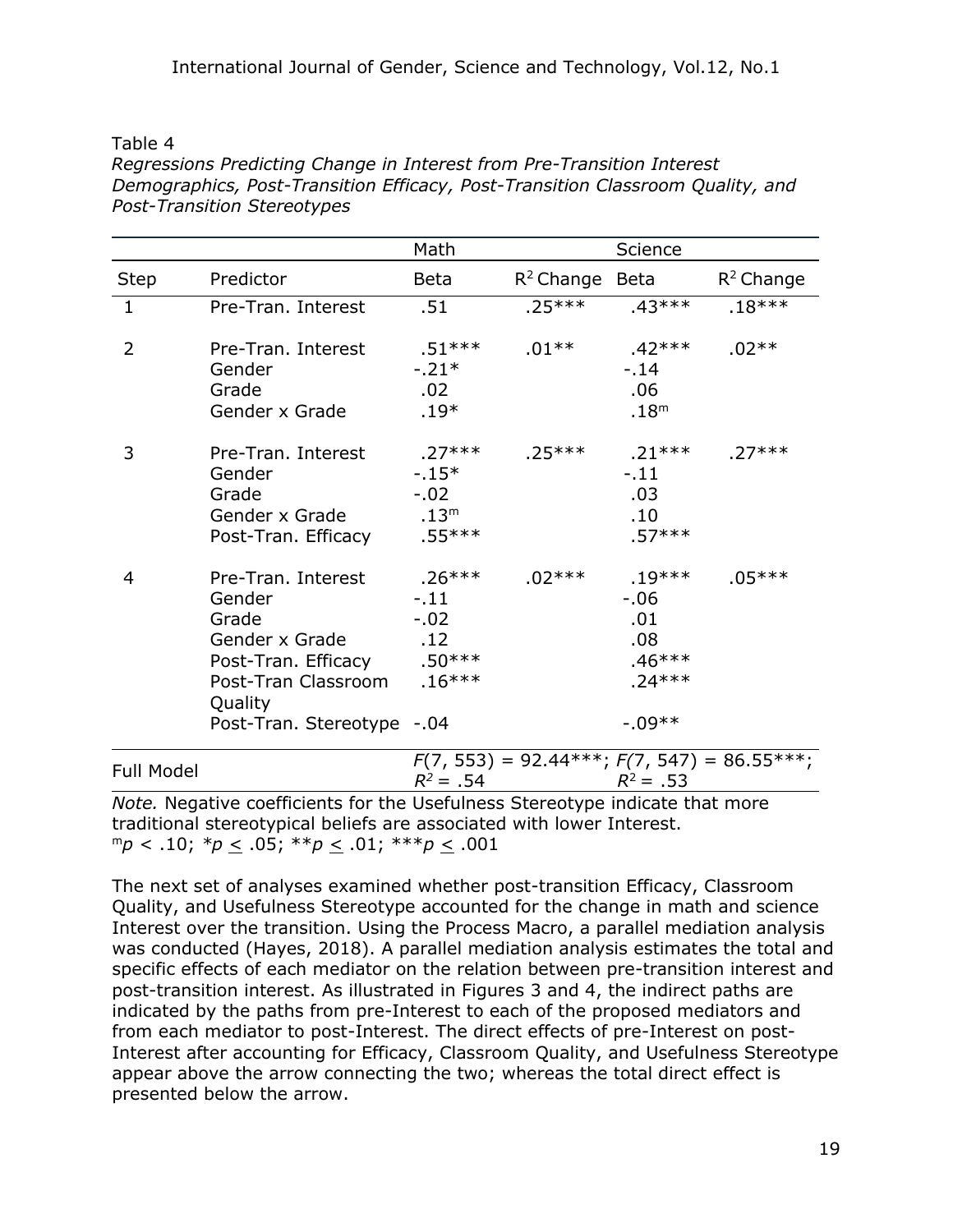

The total effect and direct effect of pre-transition Interest on post-transition Interest was significant for both math and science. Pre-transition Interest in science had a significant indirect effect on post-transition Interest in science through Efficacy ( $\beta$  = .18, *SE* = .02, 95% CI [.14 to .22]), Classroom Quality ( $\beta$  = .05, *SE* = .01, 95% CI [.02 to .07]), and Usefulness Stereotype ( $\beta$  = .01, *SE* = .01, 95% CI [.001 to .02]). While all were significant, planned contrasts revealed that Efficacy was a stronger mediator than Classroom Quality ( $\beta$  = .13, *SE* = .02, 95% CI [.08 to .18]) and Usefulness Stereotype ( $\beta$  = .17, *SE* = .02, 95% CI [.13 to .21]). Contrasts also revealed that Classroom Quality was a stronger mediator than Usefulness Stereotype ( $\beta$  = .04, *SE* = .01, 95% CI [01 to .06]). Pre-transition Interest in math had a significant indirect effect on post-transition Interest in math through Efficacy ( $\beta$  = .22, *SE* = .02, 95% CI [.17 to .26]) and Classroom Quality  $(\beta = .03, SE = .01, 95\% \text{ CI}$  [.02 to .06]), but not Usefulness Stereotype ( $\beta = .001$ , *SE =* .002, 95% CI [-.004 to .01]). Contrasts revealed that Efficacy was a stronger mediator than Classroom Quality ( $\beta$  = .18,  $SE$  = .03, 95% CI [.13 to .23]). For both mediation models, pre-transition Interest still had a significant direct effect on post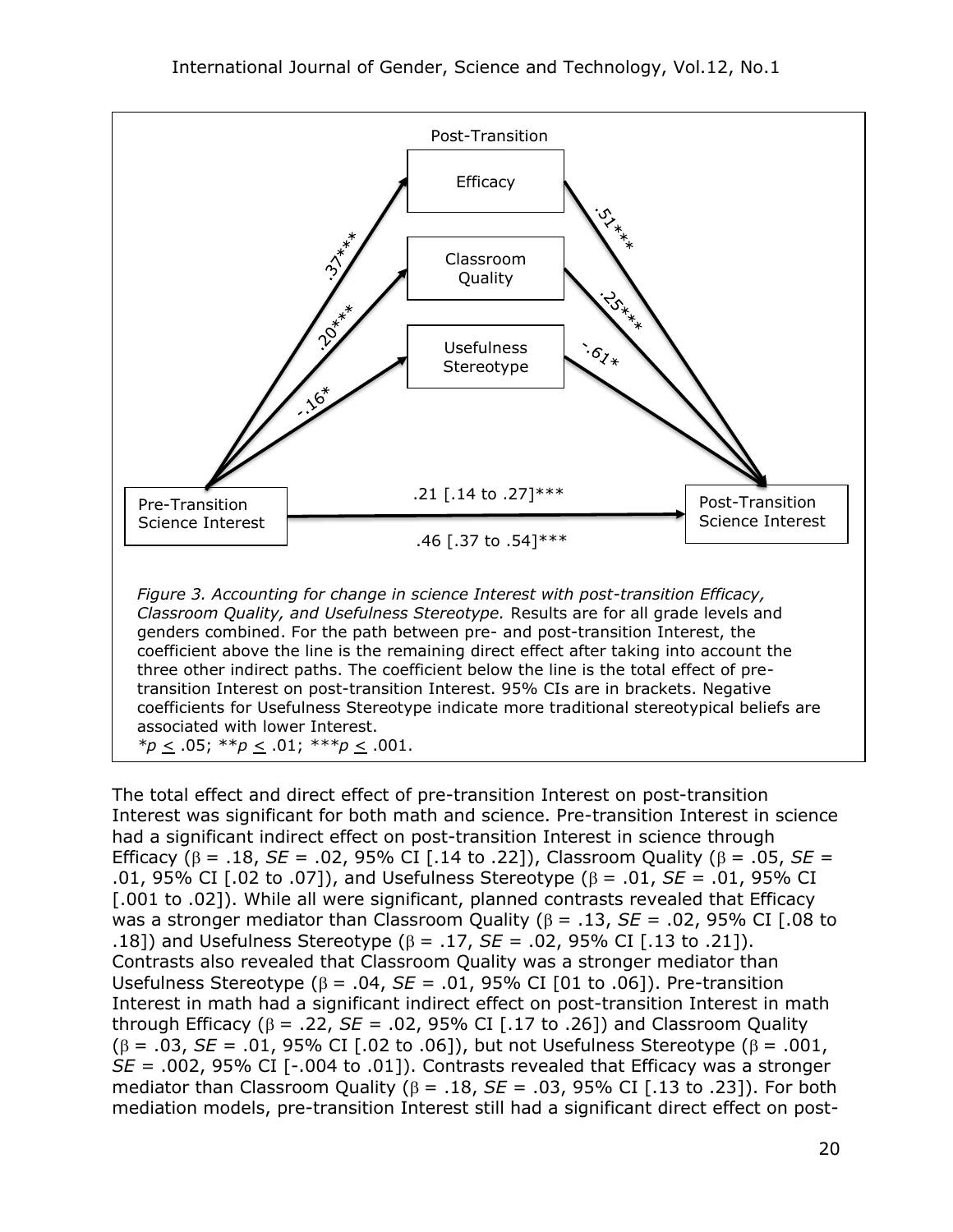transition Interest after accounting for the effects of Efficacy, Classroom Quality, and Usefulness Stereotype (Figures 3 and 4), indicating that only partial mediation was achieved.



Interest. *\*p* < .05; \*\**p* < .01; *\*\*\*p* < .001.

# **DISCUSSION**

This study examined factors that affect change in children's interest in math and science during key educational transitions. Prior research shows that students' academic motivation and self-concept are vulnerable to decline during educational transitions (e.g., Blyth et al., 1983; Eccles et al., 1993; 1984; Wilkins & Ma, 2003). However, much of the research surrounding this topic is dated, and relative to the transition to middle school or junior high, there is less research on the transition to high school and experiences in the last two years of high school, especially as they relate to math and science interest. Consequently, the first objective sought to validate previously reported declines in interest and self-efficacy over different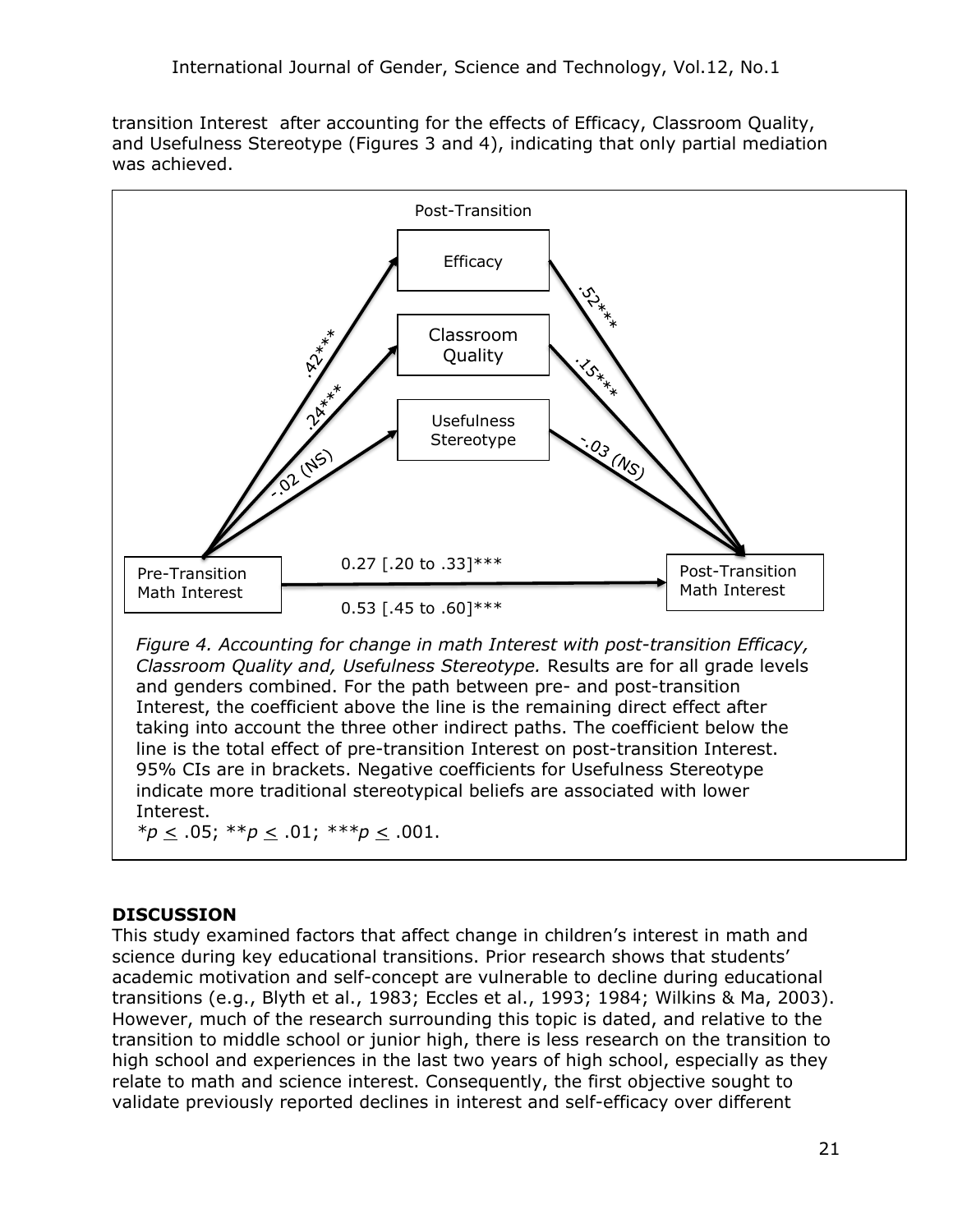transition periods, as well as previously reported gender differences before and after the transitions. The second objective was to examine how self-efficacy, perceived classroom quality, and stereotypes associated with the utility of math and science are related to changes in interest over transitions, as well as gender differences therein.

With respect to the first objective, although there were declines in Interest and Efficacy over school transitions, they were not as substantial or pervasive compared to previous research. Declines in interest were significant for students making the transition to middle school, consistent with past research, but not for the other grades. For Efficacy, results indicated a decline for girls' science Efficacy, but not boys', which is generally consistent with past research that showed declines in global self-esteem (Blyth et al., 1983). Our finding that math Efficacy did not change over time is similar to some prior work (Friedel, Cortina, Turner, & Midgley, 2010), although self-efficacy did not vary across grade level, as other work might suggest (Anderman & Midgley, 1997). Moreover, the effect sizes were generally small (although still significant), suggesting that on average declines were perhaps less substantial than reported in previous research.

We were especially interested in examining gender differences because college enrollment in some STEM fields remains lower for girls than boys, despite similar academic preparation. Our results suggest that gender differences in self-efficacy and interest become more salient as children get older. Girls' Interest and Efficacy in math and science were comparable across grade levels, while older boys had higher Interest and Efficacy than younger boys (Figures 1 and 2). Similar to this study, previous research has documented an increase in academic interests and self-concept for boys over school transitions (Blyth et al., 1983). However, our findings for the stability in girls' self-efficacy over transitions is inconsistent with some previous research that suggests girls are more adversely affected by school transitions as a whole (Blyth et al., 1983; Crockett, Petersen, Graber, Schulenberg, & Ebata, 1989; Watt, 2004). They are also at odds with research suggesting that gender differences in math self-competence beliefs decline over schooling (Fredricks & Eccles, 2002).

Our results highlight the importance of considering changes in interests and attitudes during late high school. Importantly, in this study, boys and girls were recruited from the same math and science courses in high school, so gender differences cannot be explained by course-taking. Unfortunately, this study did not have the resources to follow the students who entered high school through their senior year. Based on the cross-sectional data available in this study, gender differences in science and math interest and self-efficacy may strengthen over high school.

To summarize, we did not find strong support for the hypothesis that interest and self-efficacy decline over each transition or across grade levels, and there was limited support for gender differences favoring males across grade levels and transitions. Nevertheless, gender differences in self-perceived abilities, efficacy, and interest are well documented (e.g., Cunningham et al., 2015; Watt, 2004; Watt et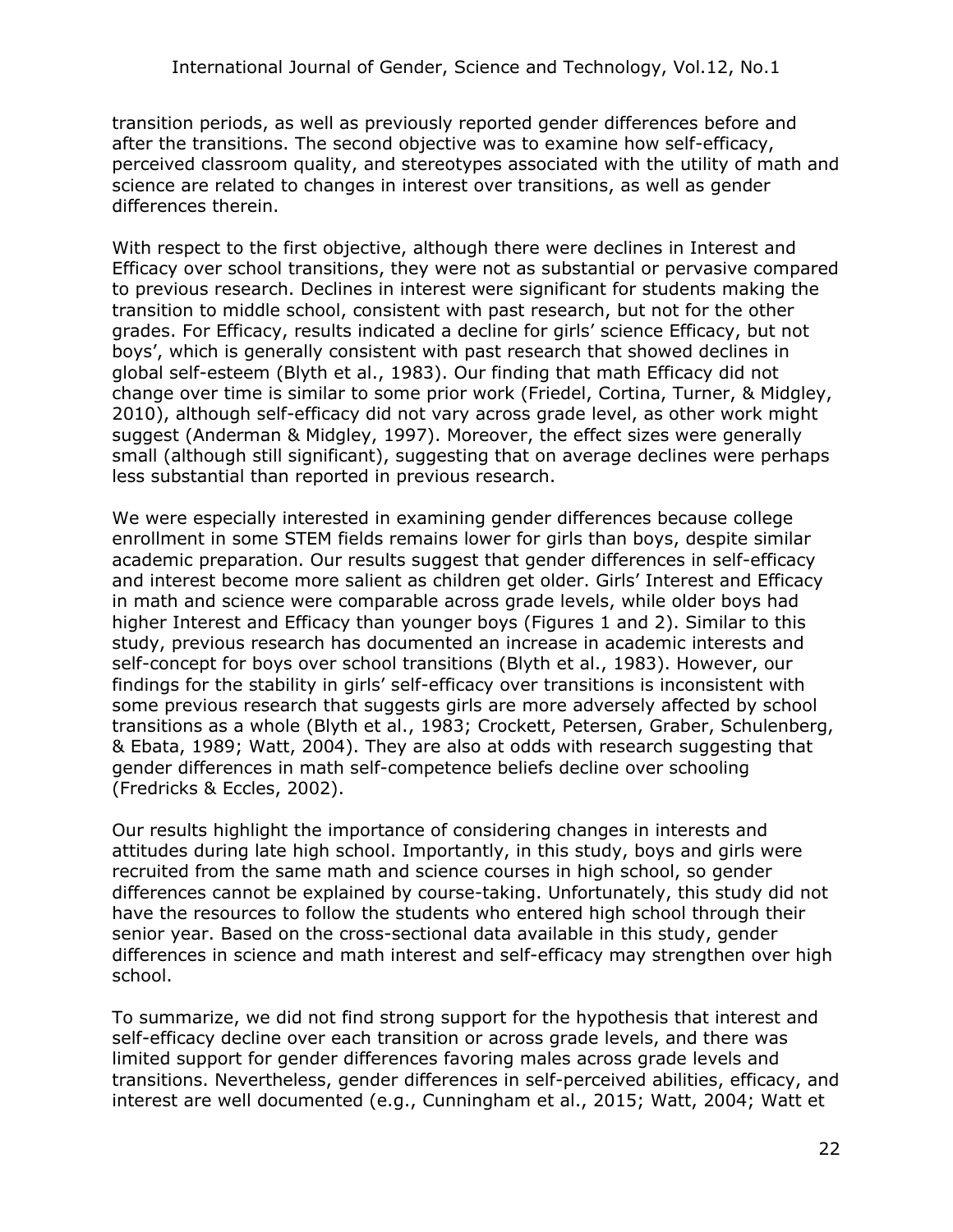al., 2006), and the challenge before researchers is explaining why methodologically sound studies find different results. Several factors might explain the differences between our findings and those of previous research. Gender role norms and educational practices are highly influenced by secular and historical changes, which in turn impact children's socialization and subsequent behaviors (Bronfenbrenner & Evans, 2000). Significantly, the data in the current study were collected at a time (2008-2010) when national educational statistics indicated that the gender gap in math course taking was minimal, the gap for science course taking was on the decline (Cunningham et al., 2015), and the gender gap in some STEM fields, most notably Biology, had weakened (NSF, 2017). These historical shifts may be due to many factors, for example, efforts by educators to directly intervene, the availability of more female role models in STEM occupations, especially in popular media, or changes in the larger society's expectations for girls. Conjecture based on stage-environment fit theory points to qualities of the post-transition school setting, such as greater teacher support and engaging, age-appropriate classroom practices, both of which were found to mediate interest outcomes in this study.

A second factor accounting for inconsistencies across studies may be due to regional differences in educational approaches or gender role norms. Participants in this study attended public schools in the Southeastern U.S., but much of the previous research was conducted in the upper Midwest (e.g., studies using the MSALT database or Blyth and colleagues' research based in Wisconsin). Southern states consistently lag behind Northern and Midwestern states on most academic indicators, and this could affect how math and science are taught (e.g., focusing on basics, lower expectations for achievement, fewer opportunities for taking advanced math and science classes). It is possible that the emphasis on gender role norms also varies across regional contexts throughout the United States, again with the expectation that residents in Southern states might hold more traditional beliefs. Both of these explanations point to the need to revisit educational outcomes and gender differences related to school transitions periodically and to include samples that represent different sectors of the U.S. The Bronfenbrenner and Evans (2000) social-ecological model provides a framework to interpret differences over time and across geographic regions.

The second objective examined how self-efficacy, perceived classroom quality, and gender stereotypes for the utility of math and science explained change in interest over transitions. Although each of the three factors were correlated with math and science interest, analyses both within time point and across time points confirmed that Efficacy was the strongest predictor of math and science Interest, followed by Classroom Quality. Our regression analyses predicting pre- and post-transition Interest in math and science are similar, attesting to the reliability of the relationships within our sample and increasing our confidence in the predictive ability of Efficacy, Perceived Classroom Quality, and gender stereotypes. Gender stereotypes added explanatory power only for science Interest. Importantly, Efficacy, Classroom Quality, and Usefulness Stereotypes partially mediated changes in science interest; whereas Efficacy and Classroom Quality showed partial mediation effects for change in math Interest. Despite mean level gender and grade differences, Efficacy, Classroom Quality and Usefulness Stereotype were related to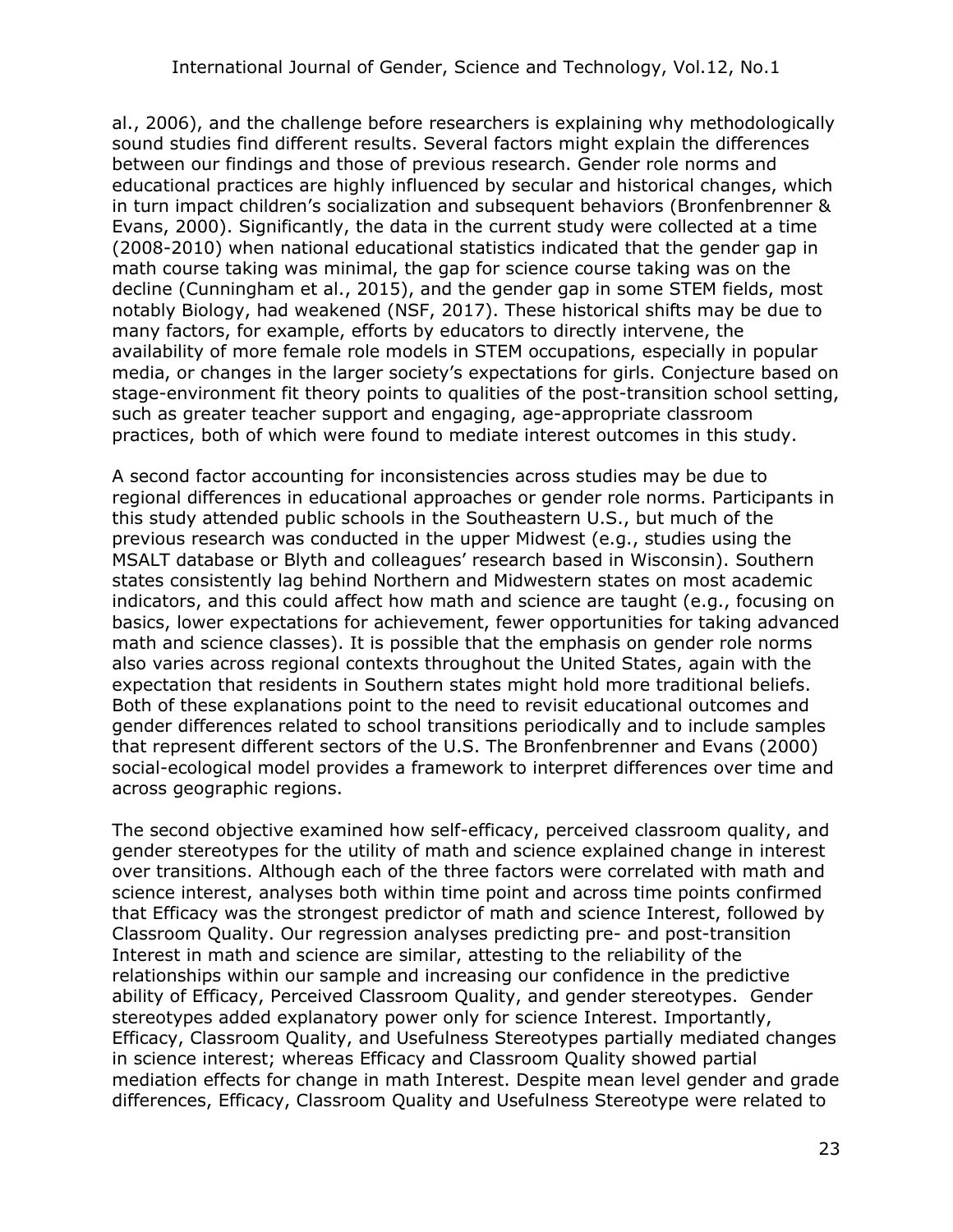changes in interest similarly across these groups. Moreover, the findings for Classroom Quality support the tenets of the stage-environment fit theory (Eccles et al., 1993) and suggest that positive teacher-student relationships and engaging instructional approaches can help maintain interest in STEM at all grade levels.

The results for Usefulness Stereotype are interesting because of the differences in its relation to math and science Interest and because the measures were similarly related to Interest for boys and girls. Prior research has found a substantial amount of shared variance between math-related gender stereotypes and math selfconcept, which could explain why gender stereotypes were not predictive for math interest (e.g., Kurtz-Costes et al., 2008; Schmader et al., 2004). Additionally, the utility value for math may have become more equivalent across genders in recent years, compared to science. For example, in high school, girls and boys take calculus at the same rate, but boys are more likely to take physics than girls (Cunningham et al., 2015). Indeed, mathematics may serve as a basis for many academic subjects and careers (e.g., accounting, STEM, social science research), while science is narrower and leads to fewer non-science careers. Additionally, the findings for gender stereotypes contradict some theorizing that boys benefit from endorsing STEM gender stereotypes (Nosek et al., 2002; Walton & Cohen, 2003). However, our results are consistent with some past research on occupation stereotypes (Barth et al., 2018). Overall, our finding that the effects of Classroom Quality and Usefulness Stereotype did not differ for males and females suggests that both boys and girls would benefit from interventions that target these factors.

To summarize, a major conclusion of this study is that self-efficacy is a powerful predictor of math and science interest, while classroom quality and stereotypes play a secondary role. This conclusion held across gender and grade levels and is consistent with expectancy value theory (Eccles, 2011) and social cognitive theory (Bandura et al., 2001). A significant additional contribution of this study is that it also supports other aspects of these models that propose that classroom experiences and gender stereotypes are associated with interest across a range of grade levels and for both males and females. Together, these findings contribute to our understanding of the stage-environment fit theory (Eccles et al., 1993) and have implications for educators. Prior interventions have focused on improving elementary classroom quality (Gershenson, Lyon, & Budd, 2010; Spilt, Koomen, Thijs, & van der Leij, 2012). Our work suggests that interventions should focus on improving classroom quality across grade levels.

#### **Limitations and Future Directions**

We acknowledge some limitations of our study and suggest directions for future research. The cross-sectional nature of the grade comparisons does not allow us to make inferences on what happens to individuals over multiple school transitions. Thus, there is a need for longitudinal data to support grade-related changes found in this study, similar to the research conducted in past decades (Blyth et al., 1983; Crockett et al., 1989; Eccles et al., 1984). Recent longitudinal studies have focused on academic engagement (Wang & Eccles, 2013), self-esteem (Booth & Gerard, 2014), and family relations (Gutman & Eccles, 2007), but not math and science self-efficacy and interest. Additionally, it would be valuable for future research to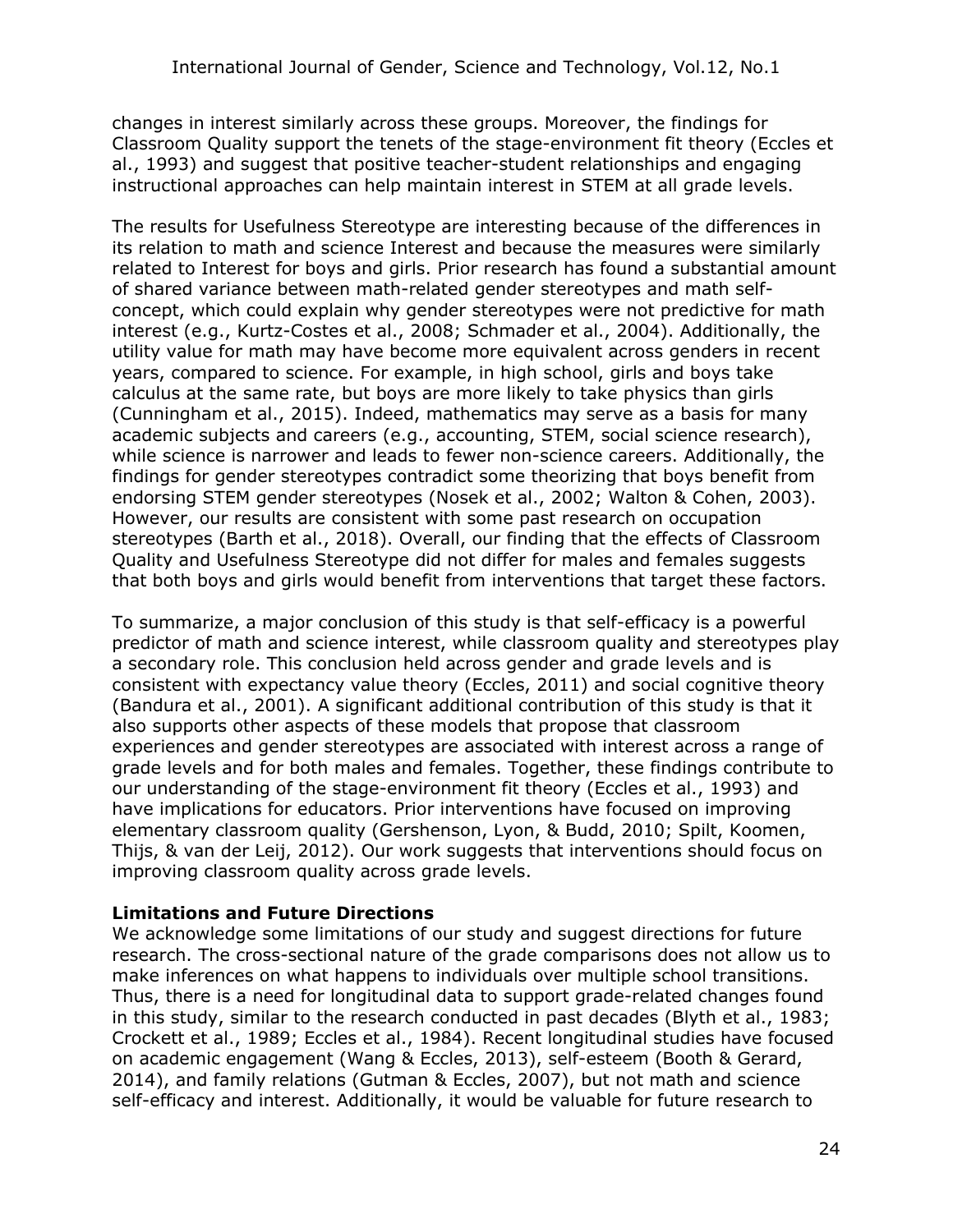include indicators of academic achievement as potential moderators of change over transitions.

Additionally, stereotyping was assessed by the use of a single straightforward item ("Math/Science is more useful for boys than girls"). This measure was selected because of its direct mapping onto utility values associated with expectancy value theory. It is not an uncommon practice to use a single-item scale to measure constructs, such as gender stereotypes (e.g., Tiedemann, 2000). However, the use of a single-item scale provides only a conservative test of the effects of stereotyping. Future studies should replicate our findings with multi-item measures that explore other aspects of gender stereotypes. Finally, we only found support for a partial mediation, suggesting that there is still a lot to learn about why interest changes over time. Future work might explore factors represented in other research paradigms, such as peer support (Robnett, 2013), belonging (Cheryan, Plaut, Davies, & Steele, 2009), values, and perceptions of discrimination (Hayes & Bigler, 2013).

Despite these limitations, this study makes an important contribution to the research on school transitions. First, this study updates the increasingly dated school transition literature. The present study provided support for stageenvironment fit theory (Eccles et al., 1993) and social cognitive theory (Bandura et al., 2001). The findings highlighted above underscore the importance of selfefficacy, classroom quality, and stereotypes on changes in math and science interest across ages and gender.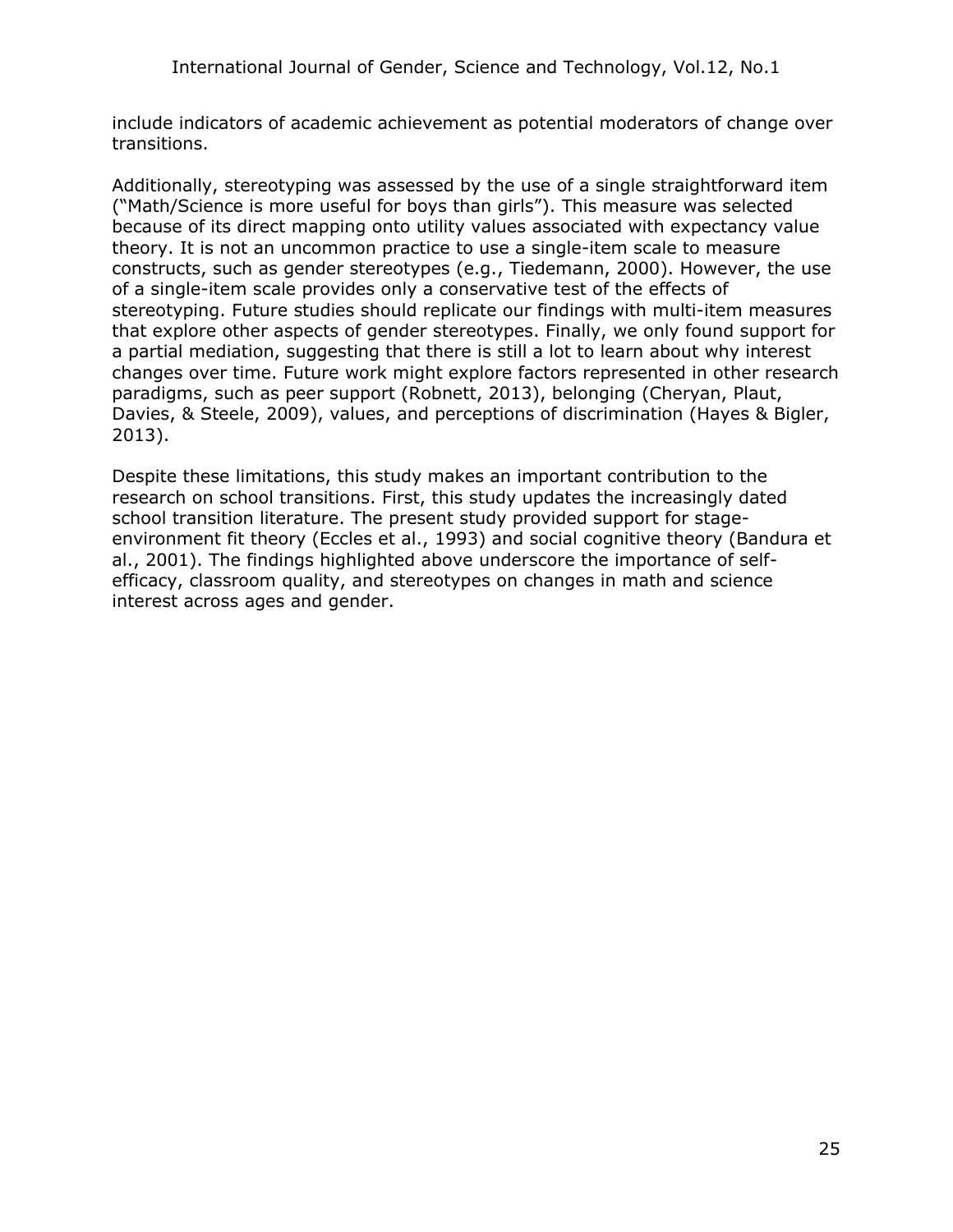#### **REFERENCES**

Anderman, E. M., & Midgley, C. (1997). Changes in achievement goal orientations, perceived academic competence, and grades across the transition to middle-level schools. *Contemporary Educational Psychology, 22*, 269-298.

Baird, C., & Keen, J. R. (2018). Closing the gender gap in math confidence: Gender and race/ethnic similarities and differences in the effects of academic achievements among high math achievers. *International Journal of Gender, Science and Technology*, 10, 379-410.

Bandura, A., Barbaranelli, C., Caprara, G. V., & Pastorelli, C. (2001). Self-efficacy beliefs as shapers of children's aspirations and career trajectories. *Child Development*, 72, 187-206.

Barth, J. M., Kim, H., Eno, C. A., & Guadagno, R. E. (2018). Matching abilities to careers for others and self: Do gender stereotypes matter to students in advanced math and science classes? *Sex Roles, 79*, 83-97.

Blažev, M., Karabegović, M., Burušić, J., & Selimbegović, L. (2017). Predicting gender-STEM stereotyped beliefs among boys and girls from prior school achievement and interest in STEM school subjects. *Social Psychology of Education*, *20*, 831–847.

Blyth, D. A., Simmons, R. G., & Carlton-Ford, S. (1983). The adjustment of early adolescents to school transitions. *Journal of Early Adolescence, 3,* 105-120.

Booth, M. Z., & Gerard, J. M. (2014). Adolescents' stage-environment fit in middle and high school: The relationship between students' perceptions of their schools and themselves. *Youth & Society*, *46*(6), 735–755.

Bronfenbrenner, U., & Evans, G. W. (2000). Developmental science in the 21<sup>st</sup> century: Emerging questions, theoretical models, research designs, and empirical findings. *Social Development, 9*, 115-125.

Brown, S. D., Tramayne, S., Hoxha, D., Telander, K., Fan, X., & Lent, R. W. (2008). Social cognitive predictors of college students' academic performance and persistence: A meta-analytic path analysis. *Journal of Vocational Behavior, 72,*  298–308.

Chatard, A., Guimond, S., & Selimbegović, L. (2007). "How good are you in math?" The effect of gender stereotypes on students' recollection of their school marks. *Journal of Experimental Social Psychology, 43,* 1017-1024.

Cheryan, S., Plaut, V. C., Davies, P. G., & Steele, C. M. (2009). Ambient belonging: How stereotypical cues impact gender participation in computer science. *Journal of Personality and Social Psychology, 97*, 1045–1060.

Crockett, L. J., Petersen, A. C., Graber, J. A., Schulenberg, J. E., & Ebata, A. (1989). School transition and adjustment during adolescence. *Journal of Early Adolescence, 9,* 181-210.

Correll, S. J. (2001). Gender and the career choice process: The role of biased selfassessments. *American Journal of Sociology, 106,* 1691–1730.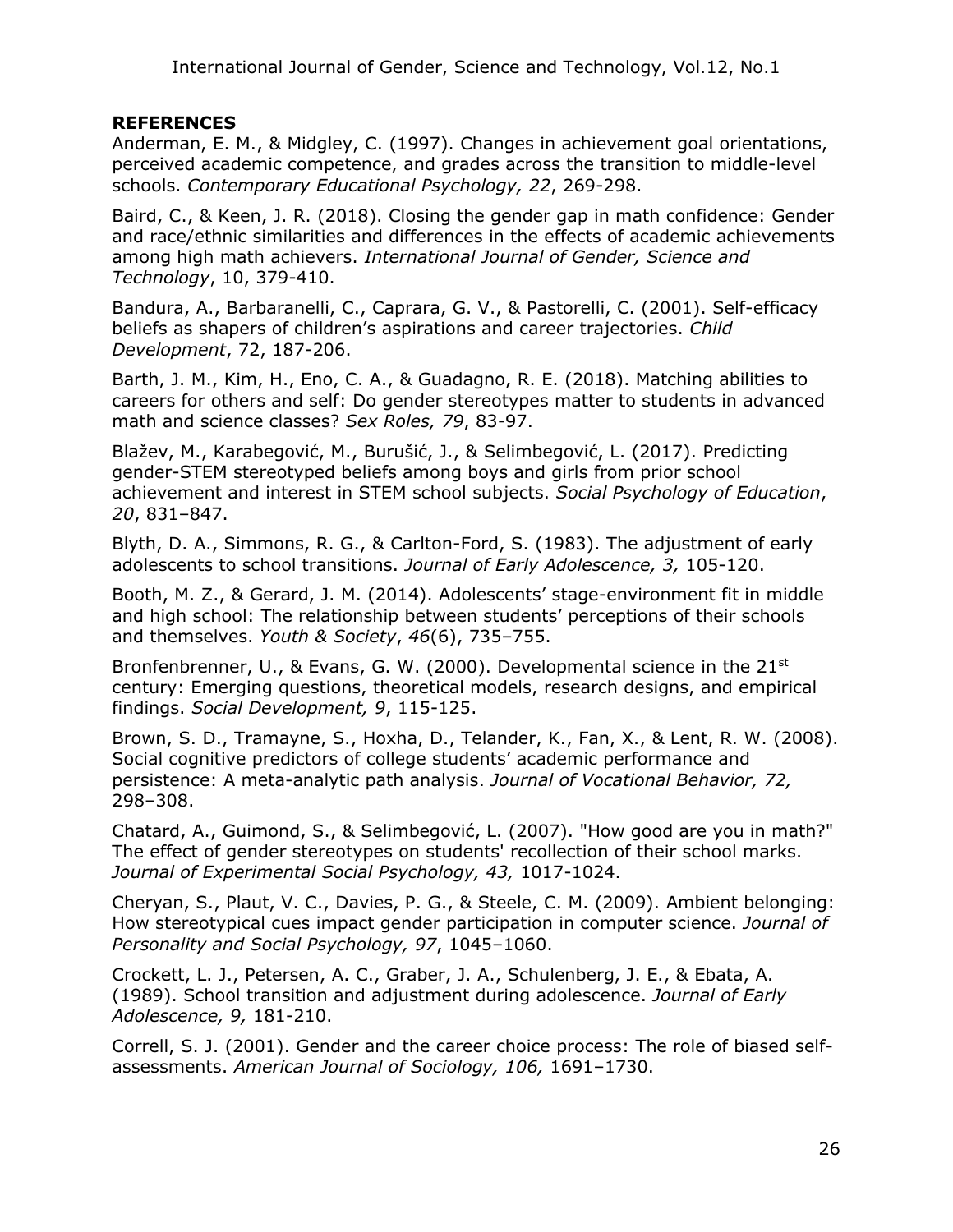Cvencek, D., Meltzoff, A. N., & Greenwald, A. G. (2011). Math-gender stereotypes in elementary school children. *Child Development, 82*, 766–779.

Cunningham, B. C., Hoyer, K. M., & Sparks, D. (2015). Gender differences in Science, Technology, Engineering, and Mathematics (STEM) interest, credits earned, and NAEP performance in the 12th grade. Stats in Brief. *National Center for Education Statistics*. 2015-075. Retrieved from https://nces.ed.gov/pubsearch/pubsinfo.asp?pubid=2015075

Eccles, J. S. (1994). Understanding women's educational and occupational choices: Applying the Eccles et al. model of achievement-related choices. *Psychology of Women Quarterly, 18*, 585–610.

Eccles, J. S. (2011). Gendered educational and occupational choices: Applying the Eccles et al. model of achievement-related choices. *International Journal of Behavioral Development, 35*(3), 195–201.

Eccles, J. S., Midgley, C., & Adler, T. (1984). Grade-related changes in the school environment: Effects on achievement motivation. In J. G. Nicholls (Ed.), *The development of achievement motivation* (pp. 283-331)*.* Greenwich, XT: JAI.

Eccles, J. S., Midgley, C., Wigfield, A., Buchanan, C.M., Reuman, D., Flanagan, C., & Mac Iver, D. (1993). Development during adolescence: The impact of stageenvironment fit on young adolescents' experiences in schools and in families. *American Psychologist, 48,* 90-101.

Evans, A. B., Copping, K. E., Rowley, S. J., & Kurtz-Costes, B. (2010). Academic self-concept in black adolescents: Do race and gender stereotypes matter? *Self & Identity*, *10*, 263–277.

Ferry, T. R., Fouad, N. A., & Smith, P. L. (2000). The role of family context in a social cognitive model for career-related choice behavior: A math and science perspective. *Journal of Vocational Behavior, 57,* 384-364.

Fredricks, J. A. & Eccles J. S. (2002). Children's competence and value beliefs from childhood through adolescence: Growth curve trajectories in two male sex-typed domains*. Developmental Psychology, 38,* 519-533.

Friedel, J. M., Cortina, K. S., Turner, J. C., & Midgley, C. (2010). Changes in efficacy beliefs in mathematics across the transition to middle school: Examining the effects of perceived teacher and parent goal emphases. *Journal of Educational Psychology*, *102*, 102–114.

Frome, P. M., & Eccles, J. S. (1998). Parents' influence on children's achievementrelated perceptions. *Journal of Personality and Social Psychology, 74,* 435-452.

Garrett, C., Ein, P., & Tremaine, L. (1977). The development of gender stereotyping of adult occupations in elementary school children. *Child Development, 48*(2), 507- 512.

George, R. (2003). Growth in students' attitudes about the utility of science over the middle and high school years: Evidence from the Longitudinal Study of American Youth. *Journal of Science Education and Technology, 12,* 439-448.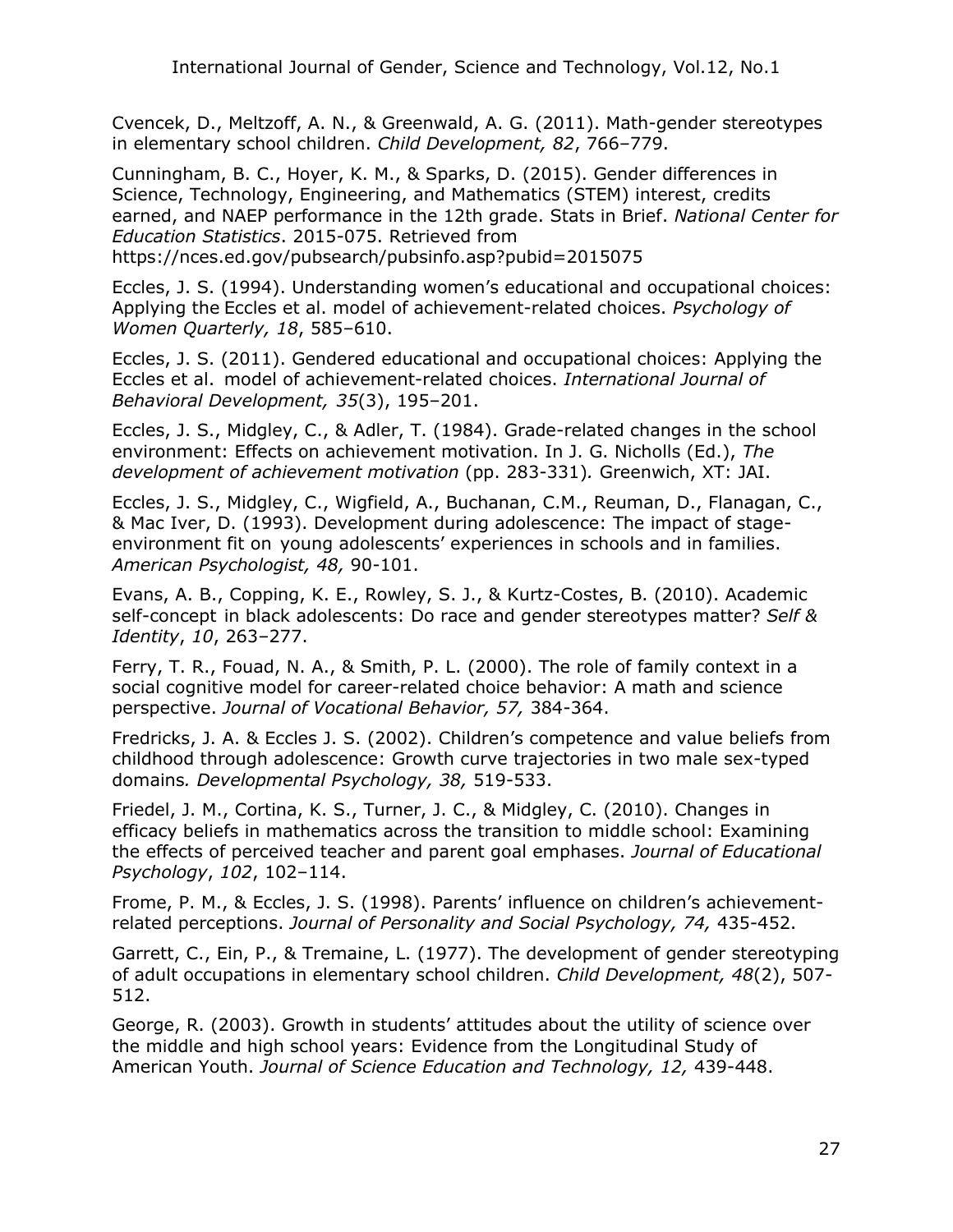Gershenson, R. A., Lyon, A. R., & Budd, K. S. (2010). Promoting positive interactions in the classroom: Adapting parent–child interaction therapy as a universal prevention program. *Education and Treatment of Children, 33*, 261–287.

Goodenow, C. (1993). Classroom belonging among early adolescent students: Relationships to motivation and achievement. *The Journal of Early Adolescence*, *13*, 21–43.

Gottfredson, L. S. (1981). Circumscription and compromise: A developmental theory of occupational aspirations. *Journal of Counseling Psychology, 28*, 545–579.

Gottfredson, L. S., & Lapan, R. T. (1997). Assessing gender-based circumscription of occupational aspirations. *Journal of Career Assessment, 5,* 419-441.

Gutman, L. M. (2006). How student and parent goal orientations and classroom goal structures influence the math achievement of African Americans during the high school transition. *Contemporary Educational Psychology, 31,* 44-63.

Gutman, L. M., & Eccles, J. S. (2007). Stage–Environment fit during adolescence: Trajectories of family relations and adolescent outcomes. *Developmental Psychology, 43*, 522-537.

Hampden-Thompson, G., & Bennett, J. (2013). Science teaching and learning activities and students' engagement in science*. International Journal of Science Education, 35*, 1325–1343.

Hayes, A. F. (2018). *Introduction to mediation, moderation, and conditional process analysis, 2nd Edition*. New York: The Guilford Press.

Hayes, A. R., & Bigler, R. S. (2013). Values, perceptions of discrimination, and graduate training in STEM fields, *International Journal of Gender, Science and Technology*, *5*, 255-280.

Hyde, J. S., & Durik, A. M. (2005). Gender, competence, and motivation. In A. J. Elliot & C. S. Dweck (Eds.), *Handbook of competence and motivation* (pp. 375– 391). New York: Guilford Press.

Isakson, K., & Jarvis, P. (1999). The adjustment of adolescents during the transition into high school: A short-term longitudinal study. *Journal of Youth & Adolescence, 28,* 1-26.

Katz, P. A., & Ksansnak, K. R. (1994). Developmental aspects of gender role flexibility and traditionality in middle school childhood and adolescence. *Developmental Psychology*, *3,* 272-282.

Kurtz-Costes, B., Rowley, S. J., Harris-Britt, A., & Woods, T. A. (2008). Gender stereotypes about mathematics and science and self-perceptions of ability in late childhood and early adolescence. *Merrill-Palmer Quarterly, 54*, 386–409.

Lane, K. A., Goh, J. X., & Driver-Linn, E. (2012). Implicit science stereotypes mediate the relationship between gender and academic participation. *Sex Roles, 66*, 220-234.

Lawson, K. M., Lee, B., Crouter, A. C., & McHale, S. M. (2018). Correlates of gendered vocational development from middle childhood to young adulthood. *Journal of Vocational Behavior*, *107*, 209–221.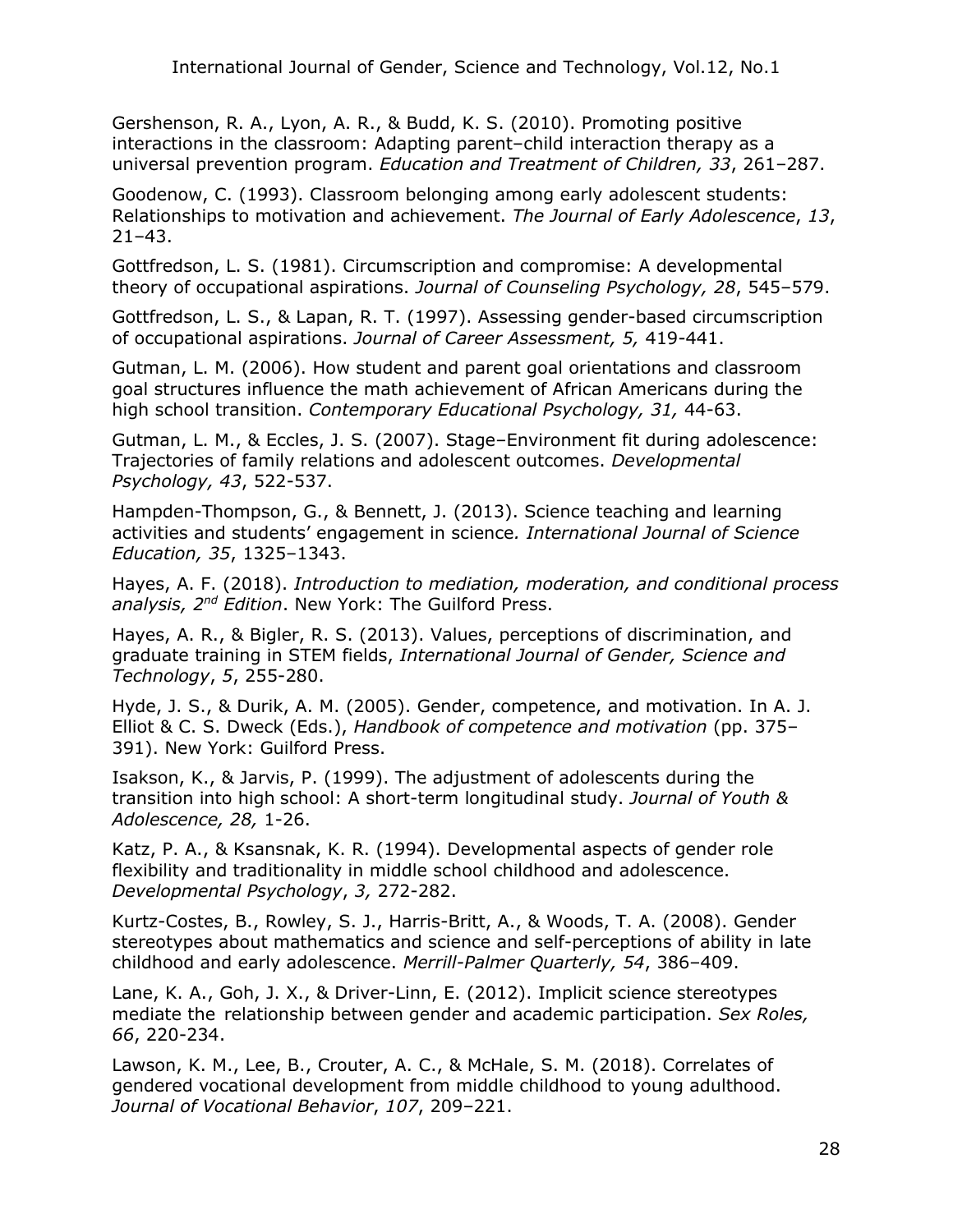Ma, X., & Wilms, J. D. (1999). Dropping out of advanced mathematics: How much do students and schools contribute to the problem? *Educational Evaluation and Policy Analysis, 21,*365-383.

Maas, C. J., & Hox, J. J. (2005). Sufficient sample sizes for multilevel modeling. *Methodology*, *1*, 86-92.

Maltese, A., Melki, C., & Wiebke, H. (2014). The nature of experiences responsible for the generation and maintenance of interest in STEM. *Science Education, 98*, 937–962.

Marchant, G., Paulson, S., & Rothlisberg, B. (2001). Relations of middle school students' perceptions of family and school contexts with academic achievement. *Psychology in the Schools, 38*, 505-519.

Master, A., Cheryan, S., & Meltzoff, A. N. (2016). Computing whether she belongs: Stereotypes undermine girls' interest and sense of belonging in computer science. *Journal of Educational Psychology, 108*, 424–437.

Michigan Study of Adolescent and Adult Life Transitions (MSALT) Retrieved from http://garp.education.uci.edu/msalt.html.

Midgley, C., Feldlaufer, H., & Eccles, J. S. (1989). Student/teacher relations and attitudes toward mathematics before and after the transition to junior high school. *Child Development, 60,* 981-902.

Murdock, T. B., Anderman, L. H., & Hodge, S. A. (2000). Middle-grade predictors of students' motivation and behavior in high school. *Journal of Adolescent Research*, *15*, 327-351.

National Research Council. (2004). *Engaging schools: Fostering high school students' motivation to learn*. Washington, DC: National Academies Press. Retrieved from https://www.nap.edu/catalog/10421/engaging-schools-fostering-high-schoolstudents-motivation-to-learn

National Research Council. (2012). *A Framework for K-12 Science Education: Practices, Crosscutting Concepts, and Core Ideas*. Washington, DC: The National Academies Press. Retrieved from https://www.nap.edu/catalog/13165/aframework-for-k-12-science-education-practices-crosscutting-concepts

National Science Board. (2018). *Science and Engineering Indicators*. Retrieved from https://www.nsf.gov/statistics/2018/nsb20181/assets/nsb20181.pdf

National Science Foundation. (2017). *Women, Minorities, and persons with Disabilities in science and engineering*. National Center for Science and Engineering Statistics Directorate for Social, Behavioral and Economic Sciences. Retrieved from https://www.nsf.gov/statistics/2017/nsf17310/static/downloads/nsf17310 digest.pdf

Nosek, B. A., Banaji, M. R., & Greenwald, A. G. (2002). Mathematics = male, me = female, therefore mathematics ≠ me. *Journal of Personality and Social Psychology, 83,* 44–59.

O'Dwyer, L. M., & Parker, C. E. (2014). *A primer for analyzing nested data: Multilevel modeling in SPSS using an example from a REL study.* The National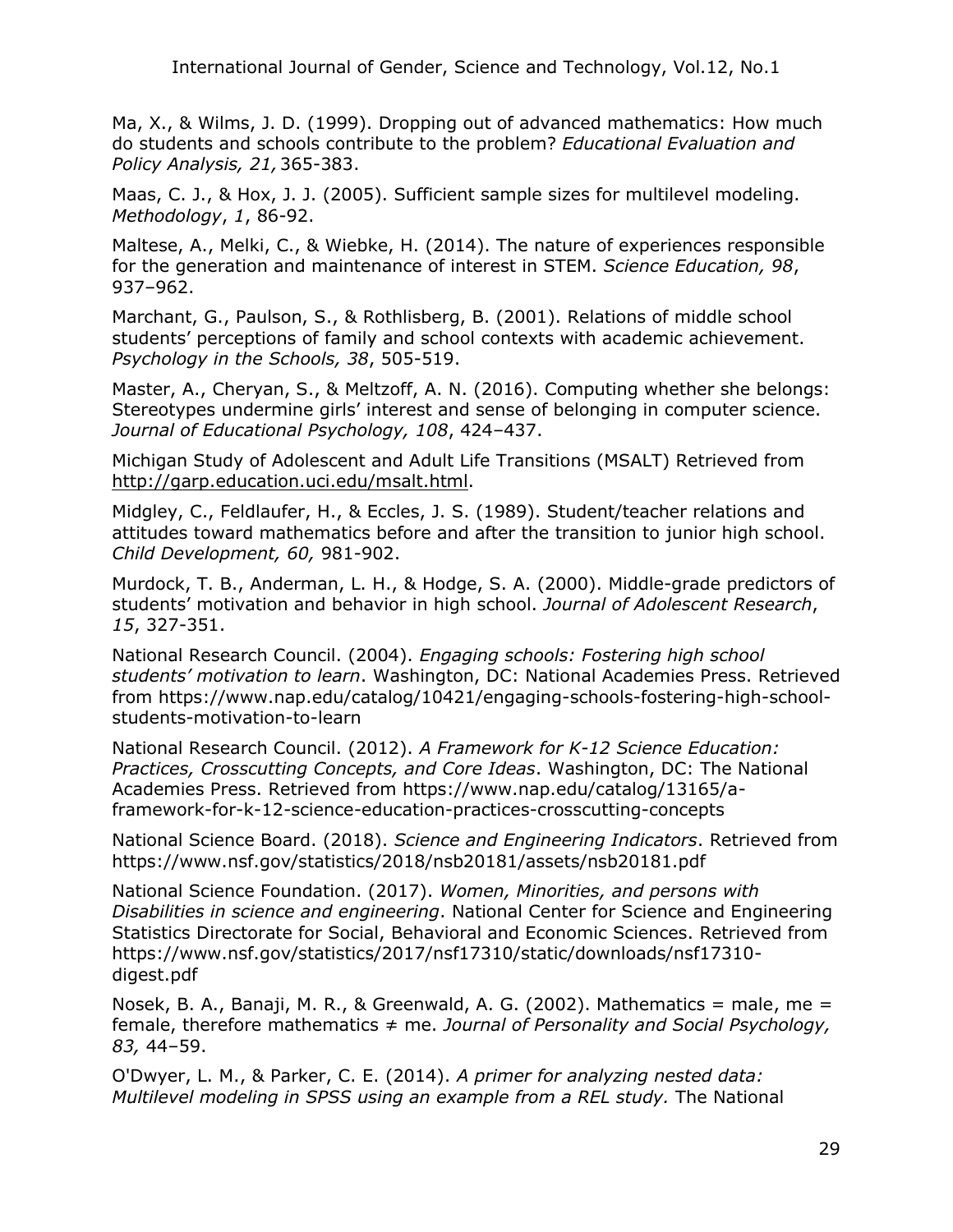Center for Education Evaluation and Regional Assistance, REL 2015-046. Retrieved from https://ies.ed.gov/ncee/edlabs/regions/northeast/pdf/REL\_2015046.pdf

Parker, P., Nagy, G., Trautwein, U., & Ludtke, O. (2014). Predicting career aspirations and university majors from academic ability and self-concept: A longitudinal application ofthe internal–external frame of reference model. In I. Schoon & J. S. Eccles (Eds.), *Gender differences in aspirations and attainment: A life course perspective* (pp. 224–246). Cambridge, UK: Cambridge University Press.

Pintrich, P. R. (2000). Multiple goals, multiple pathways: The role of goal orientation in learning and achievement. *Journal of Educational Psychology, 92,*  544- 555.

Regan, E., & DeWitt, J. (2015). Attitudes, interest and factors influencing STEM enrolment behaviour: An overview of relevant literature. In E. K. Henriksen, J. Dillon, & J. Ryder (Eds.), *Understanding student participation and choice in science and technology education* (pp. 63–88). Dordrecht: Springer.

Robnett, R. (2013). The role of peer support for girls and women in the STEM pipeline: Implications for identity and anticipated retention*. International Journal of Gender, Science and Technology, 5*(3), 232-253.

Ryan, A. M., & Patrick, H. (2001). The classroom social environment and changes in adolescents' motivation and engagement during middle school. *American Educational Research Journal*, *38*, 437–460.

Scherbaum, C. A., & Ferreter, J. M. (2009). Estimating statistical power and required sample sizes for organizational research using multilevel modeling. *Organizational Research Methods*, *12*, 347-367.

Schmader, T., Johns, M., & Barquissau, M. (2004). The costs of accepting gender differences: The role of stereotype endorsement in women's experience in the math domain. *Sex Roles, 50*, 835–850.

Spilt, J. L., Koomen, H. M. Y., Thijs, J. T., & van der Leij, A. (2012). Supporting teachers' relationships with disruptive children: The potential of relationshipfocused reflection. *Attachment and Human Development, 14*, 305-318.

Steffens, M. C., Jelenec, P., & Noack, P. (2010). On the leaky math pipeline: Comparing implicit math gender stereotypes and math withdrawal in female and male children and adolescents. *Journal of Educational Psychology, 102*, 947–963.

Stipek, D. (2001). Classroom context effects on young children's motivation. In F. Salili, C. Chiu, & Y. Hong (Eds.), *Student motivation: The culture and context of learning* (pp. 273–292). New York, NY: Kluwer Academic.

Tiedemann, J. (2000). Parents' gender stereotypes and teachers' beliefs as predictors of children's concept of their mathematical ability in elementary school. *Journal of Educational Psychology*, *92*, 144–151.

Walton, G. M., & Cohen, G. L. (2003). Stereotype lift. *Journal of Experimental Social Psychology, 39*, 456–467.